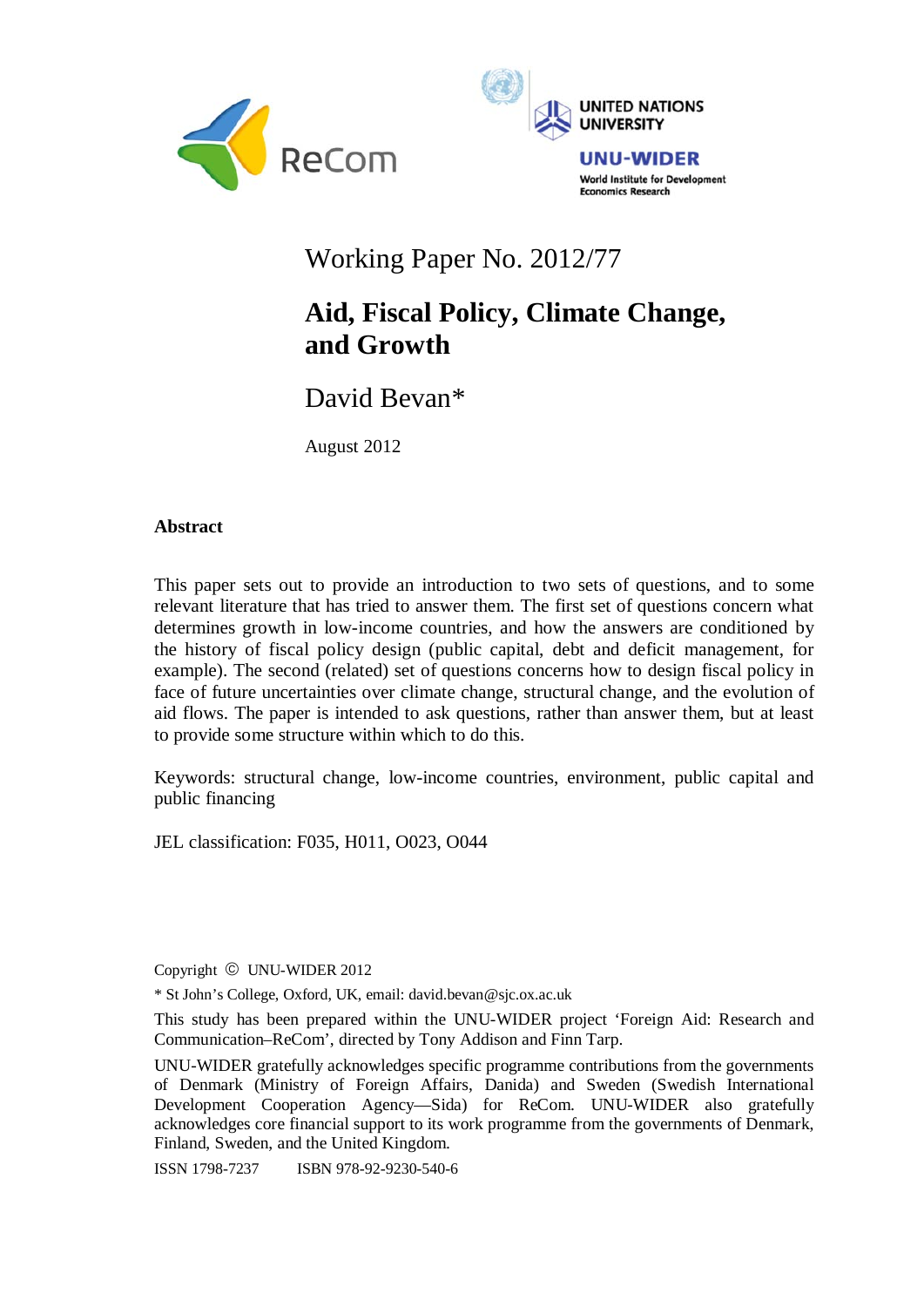#### **Acknowledgements**

I would like to thank Tony Addison for a very careful reading of an earlier draft of the paper and many helpful suggestions.

*The World Institute for Development Economics Research (WIDER) was established by the United Nations University (UNU) as its first research and training centre and started work in Helsinki, Finland in 1985. The Institute undertakes applied research and policy analysis on structural changes affecting the developing and transitional economies, provides a forum for the advocacy of policies leading to robust, equitable and environmentally sustainable growth, and promotes capacity strengthening and training in the field of economic and social policy making. Work is carried out by staff researchers and visiting scholars in Helsinki and through networks of collaborating scholars and institutions around the world. www.wider.unu.edu publications@wider.unu.edu* 

UNU World Institute for Development Economics Research (UNU-WIDER) Katajanokanlaituri 6 B, 00160 Helsinki, Finland

Typescript prepared by Janis Vehmaan-Kreula at UNU-WIDER

The views expressed in this publication are those of the author(s). Publication does not imply endorsement by the Institute or the United Nations University, nor by the programme/project sponsors, of any of the views expressed.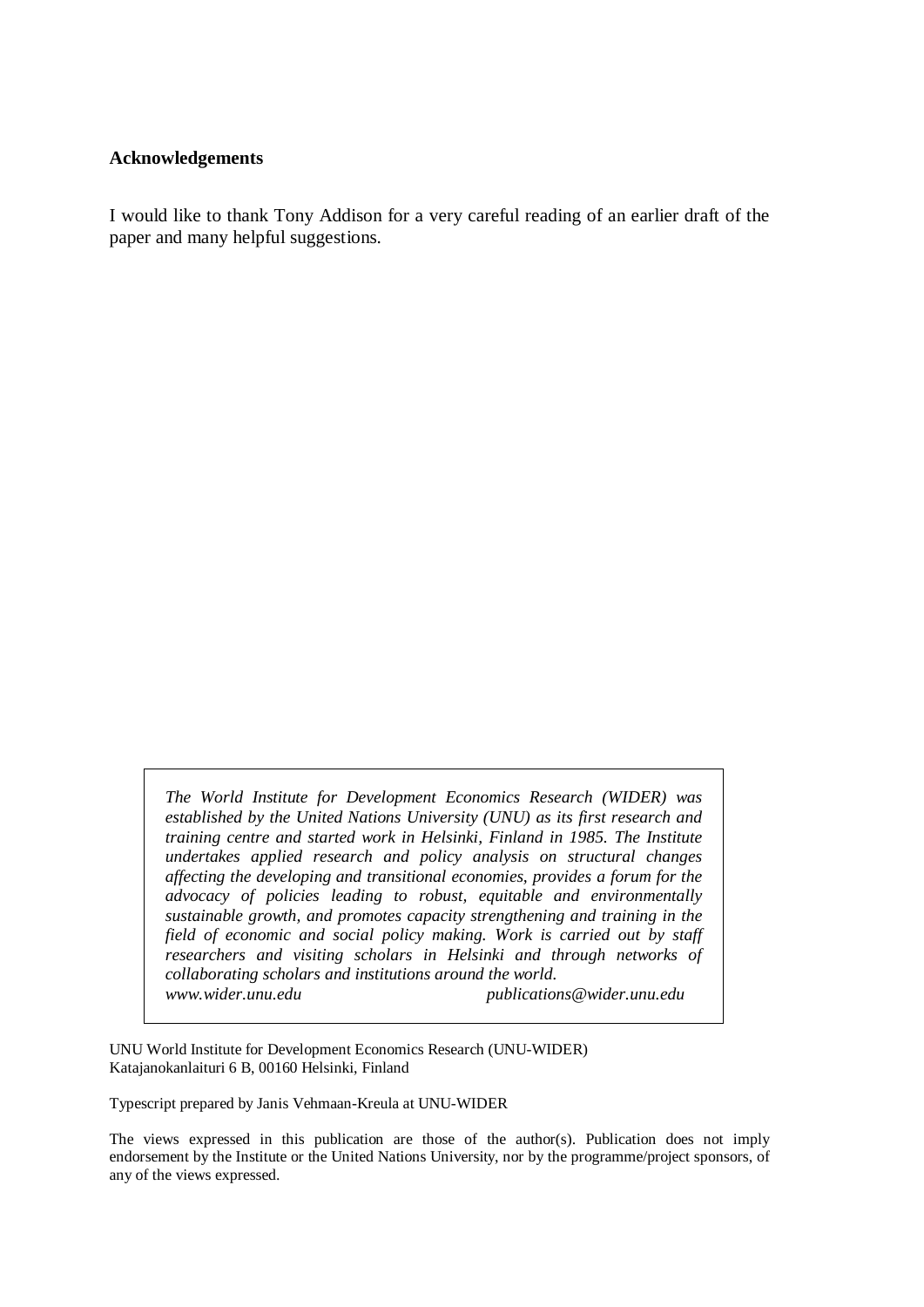# **1 Introduction**

1

This paper is concerned particularly though not exclusively with low-income countries (LICs), and within that group, most explicitly LICs in sub-Saharan Africa (SSA). Even on the most optimistic assumptions, many of these will remain low-income over an extended horizon, and a long view must be taken in any analysis of their policy options. Consider, for example, a LIC achieving the common but ambitious target of sustained growth of GDP at 7 per cent per annum. Then if population growth remains at the current LIC average of 2.1 per cent per annum, a country now at the median income of the group (US\$440) would take something over 17 years to reach the threshold (US\$995) at which it would exit LIC status, as defined by the World Bank, and become a lower middle-income country. Of course, if population growth fell during the period, this might be achieved somewhat faster, but the downside risk of growth set-backs is much greater.1 If GDP growth averaged only 5 per cent, the transition would take over 29 years.

Two conclusions follow from this rather sobering exercise.2 First, the growth implications of domestic policies, donor interventions, the evolution of the physical environment, and the way these interact, are absolutely crucial. Second, the horizon for this analysis needs to be quite long, and will involve major uncertainties. Good policy design, even in the short-run, will have to consider the probable need to adapt to major shifts of limited predictability. A critical focus for the analysis has to be fiscal policy, defined rather widely to include not only the evolution of public debt and the fiscal deficit, but also the level and composition of public spending, and the level and design of domestic revenue mobilization.

In the medium and long-run, there may be quite marked changes in the physical environment in many countries, arising partly from environmental degradation and population pressures, and partly from the likely impact of climate change, both in causing secular alterations to the feasible pattern of economic livelihoods, and in inducing an increase in the scale and frequency of catastrophes. These changes will pose major challenges for the fiscal authorities, for donors, and for public-private cooperation.3

Also, over such a long horizon, the relation of aid flows to public expenditure needs is unlikely to be either stationary or neatly calculated to decline only in complement to enhanced domestic revenue capacity. Donor finances are themselves likely to come under severe pressure in the medium and longer run, for at least three reasons. First, the aftermath of the global crisis will require a very large increase in their primary budget balances if debt/GDP ratios are to be brought back down to pre-crisis levels.4 Second,

<sup>1</sup> In any event, the impact of changes in population growth on per capita income growth is ambiguous, depending *inter alia* on demographic structure and factor intensities.

<sup>2</sup> Neither conclusion is restricted to LICs, of course, but they have increased urgency for these countries.

<sup>3</sup> These include, for example, the involvement of capital markets in catastrophe insurance.

<sup>&</sup>lt;sup>4</sup> If, instead, they were stabilized at the levels likely to be reached in 2015, research suggests that there might be a significant subsequent growth penalty.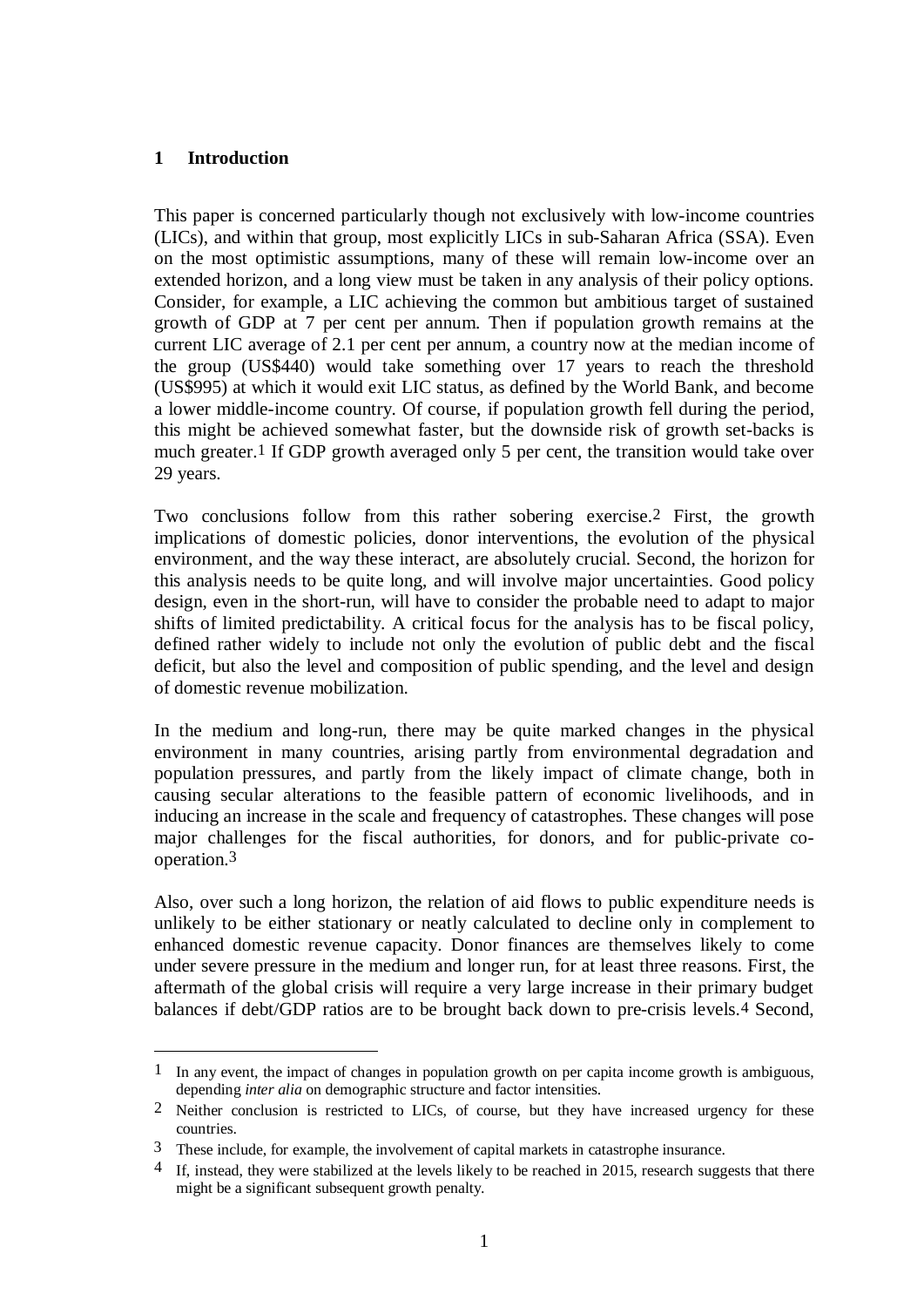demographic changes, notably very low birth rates and rapid rises in longevity, are likely to pose very substantial fiscal costs, and possibly a growth penalty as well. Third, the costs of reducing the more extreme forms of climate change will have to—and should—fall primarily on the richer countries, and will also have a substantial fiscal component. These pressures make the long-run profile of aid flows even more uncertain.

From the perspective of low-income countries themselves, an additional complication arises from the increasing attention being paid to where poor people live, from recognition of shifts in this location, and from the possible consequences for aid design. The common-sense presumption is that poor people mostly live in poor countries, but whereas this used to be true thirty years ago, it is so no longer; they are now mostly to be found in middle-income countries.<sup>5</sup> There is also much disagreement about future trends, in particular as to how much poverty will be eliminated by growth in stable countries, with the problem becoming increasingly located in fragile states, (both lowand lower middle-income ones). All this raises pressing questions about how aid should be targeted: at poor countries, or at poor people? at poor people in poor countries? or at poor people in fragile countries whose governments are unable to mobilize resources on their behalf?

Even for stable economies, sustained economic growth involves large structural transformations of a fairly systematic kind as well as substantial changes in per capita income. Each has fiscal implications, both for the efficiency of the tax system, and hence for the marginal cost of public funds, and for the marginal benefit from public spending. The fiscal system of a country in such a transition is not in steady state, but will need to change systematically, and this should ideally be by design. Amongst many others, this raises the difficult issue of how we should discount future events.6 To the extent that aid flows and the physical environment are also evolving, possibly in an adverse manner, that further complicates this planning problem.

This is a very large and complex agenda. The purpose of the paper will be to lay out these issues and their connections in more detail, and to help develop a framework for thinking about how best to handle them. Section 2 provides a very incomplete survey of some environmental issues, including problems of environmental degradation and water access arising from population pressures and economic growth, as well as the incidence of natural disasters and secular changes associated with climate change. There follow some sections looking at the relation between various public activities and growth. Section 3 looks at this relation for public capital, and Section 4 at that for public debt. Section 5 then examines the relation between growth and economic structure; it considers the sort of structural change that has in the past been implied by the evolution to middle income status, as a very speculative guide to what will be required in comparable future transitions. Section 6 examines the comparable question, concerning the relation between the higher incomes associated with growth and the size of the state. Section 7 looks at a number of related inter-temporal issues, including the possible evolution of aid flows, of domestic revenues, and of other financing sources; the

<sup>5</sup> Sumner (2012) provides recent figures. He estimates that half of the world's poor live in India and China, and only a quarter in low-income countries. Of this, the bulk is located in fragile states, with only 7 per cent residing in stable low-income countries.

<sup>6</sup> Just how difficult this is over a long horizon has been highlighted by recent debates over how to react to the risks of global warming.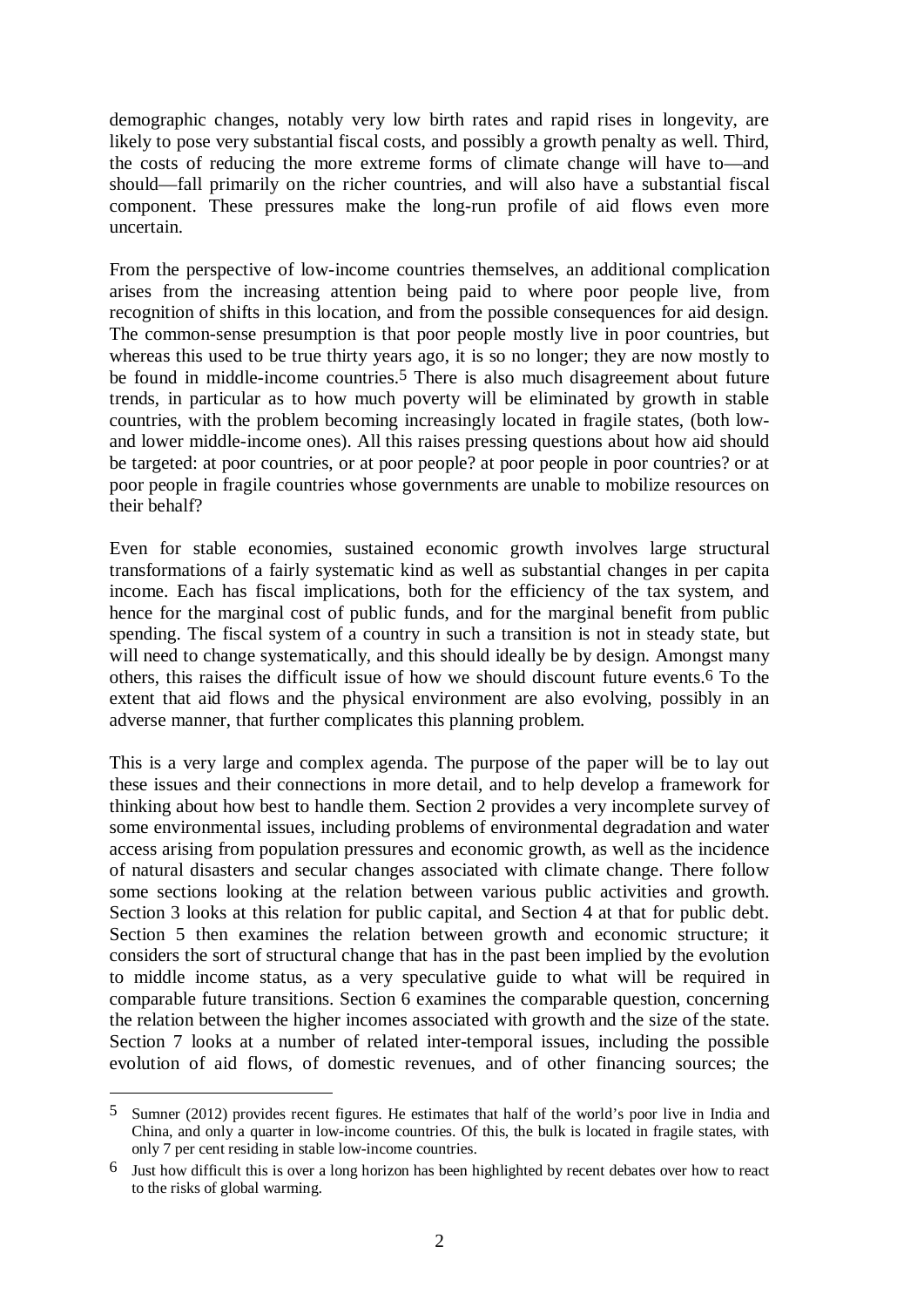difficult question of how to discount the future; and the relation between the time pattern of these resources, the path of public investment, and expenditure criteria. Section 8 concludes.

## **2 Some environmental issues**

There are two groups of environmental challenges, which are particularly acute in developing countries, though by no means restricted to them. Policies for dealing with them overlap, though they are quite distinct in origin. The first group involves environmental degradation and increasingly fraught access to water, caused by a combination of population pressure and economic development. The second is a consequence of global warming, and reflects both the increasing incidence and severity of climatological disasters as rapid-onset events as well as more slowly evolving changes to temperature, rainfall and sea level.

## *Adjusted net saving*

For some years, the World Bank has attempted to compute a 'true' rate of savings for national economies, taking into account capital consumption of produced assets, investments in human capital, depletion of natural resources and damage caused by pollution by adjusting the more conventional gross savings rate calculated in the national accounts. While the detailed calculations can easily be challenged, these adjustments do represent a sustained effort to produce a better view of how a country's wealth is evolving. If adjusted net savings are negative, then total wealth is in decline; policies leading to persistently negative rates are unsustainable. The results are sobering.7 For 2008, the Bank's calculations yield an adjusted net saving rate (exclusive of particulate emission damage) for the world as a whole of 7.4 per cent, but this average hides very substantial differences between groups of countries. East Asia has an average of 29.2 per cent, SSA an average of -5.9 per cent.8

Equally important, these calculations ignore the bulk of the costs of environmental degradation, which are likely to be very significant in many low-income countries, and depress their net savings rates substantially. These costs are largely country specific, and assessing their magnitude requires country-specific study. Not least, these costs are likely to have significant fiscal implications, whether steps are taken to mitigate them or not. Trying to get a better handle on how large these costs are, and on the costs of trying to mitigate them, is critical to good policy choices in the medium term.

1

<sup>7</sup> See the World Bank's environment web site.

<sup>8</sup> Low-income countries as a whole perform much better, at 11 per cent. There is a wide variation between countries, with mineral extractors often showing high negative counts, because they are depleting one asset without using the proceeds to acquire another. These economies are disproportionately important in SSA, with Equatorial Guinea, Angola, Chad, and Congo Brazzaville ranging from -38 per cent up to -56 per cent.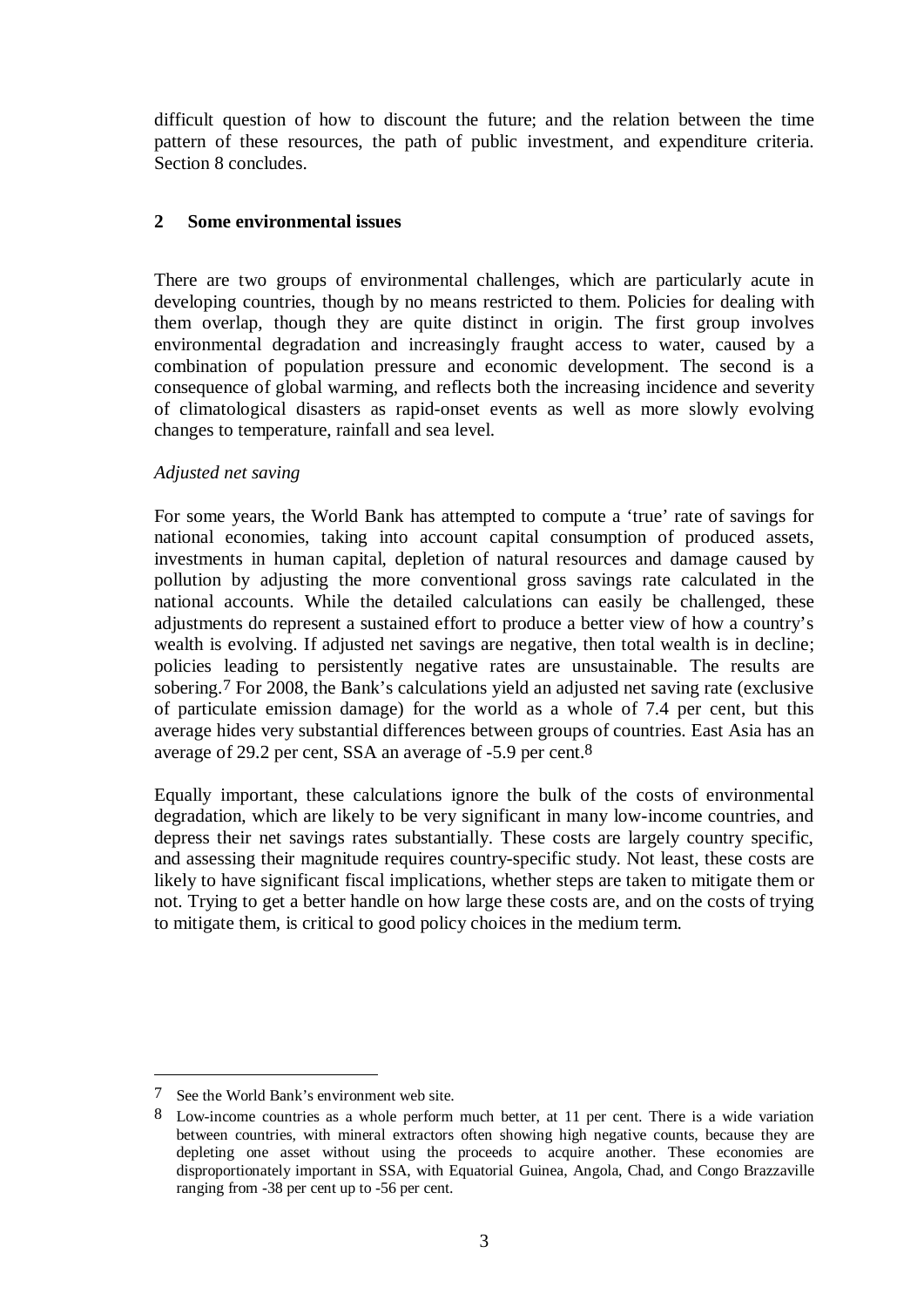#### *Climate change*

There is now relatively little dispute about either the fact of global warming, or the role of human agency in causing it. There is, however, much uncertainty about the rate of onset, about the best profile of attempts to mitigate it, and about the detailed country specific distribution of consequences. Even so, three aspects of these forthcoming changes do seem fairly clear.

First, LICs have played a negligible role in causing the problem, and do not have the resources to contribute significantly to mitigating it. On the contrary, they will require substantial additional assistance to help them adapt to changes that richer countries have been unable to mitigate. Whether these resources will be genuinely additional to developmental aid flows remains moot, particularly given the fiscal problems that advanced countries now face.9 Second, the most adverse consequences are likely to accrue in the tropical parts of the world, and hence are likely to be particularly inimical to LICs.

Third, the real impact of these consequences, and the costs of adapting to them, is likely to be deferred for a relatively extended period. There have not to date been many country-specific studies, and this is a field in which the devil is likely to be in the detail. A recent example is a study of Vietnam, which is potentially highly susceptible to climate change, not least because it has a substantial area of low-lying coastland, which is vulnerable both to cyclone strike and a rising sea level.10 This study examined a large number of scenarios over the 40 year period to 2050. It found that growth was reduced in all scenarios, but that the reduction was modest, with the loss of GDP at the horizon ranging between 0.25 per cent and 3.5 per cent. Over a 40 year period, the reduction in the annual average growth rate is therefore very small. What is more, the bulk of this impact comes in the latter part of the period. From 2050 on, the process accelerates and the impact is more severe. However, the implication of this study is that other factors than climate change are likely to be more important determinants of growth over at least the next few decades.

Much the same conclusion could be drawn from the World Bank's ambitious study of the economics of adaptation to climate change in developing countries over 2010- 2050.11 The headline figures are large, at an annual US\$70-100 billion in 2005 prices, and certainly underline the serious nature of the issue.12 Even so, they fall in the range 0.12 per cent—0.17 per cent of current aggregate developing country GDP, and a substantially smaller percentage of the levels of GDP which will be reached over this horizon. Of course, these costs are not uniformly distributed,<sup>13</sup> and, relative to GDP, are likely to be substantially higher in SSA. Nevertheless, it appears that climate change is

<sup>9</sup> See Arndt and Friis Bach (2011).

<sup>10</sup> See Arndt and Thurlow (2011).

<sup>11</sup> World Bank (2010).

<sup>12</sup> As the study is careful to note, these numbers overestimate likely costs, since they assume full adaptation, whereas in practice, only partial adaptation would be sensible—attempting to balance the marginal costs and benefits. The numbers themselves are perhaps twice the size of previous estimates by the UN and the Bank itself.

<sup>13</sup> Some countries, such as Bangladesh, do face potentially dreadful consequences, which may materialize quite soon.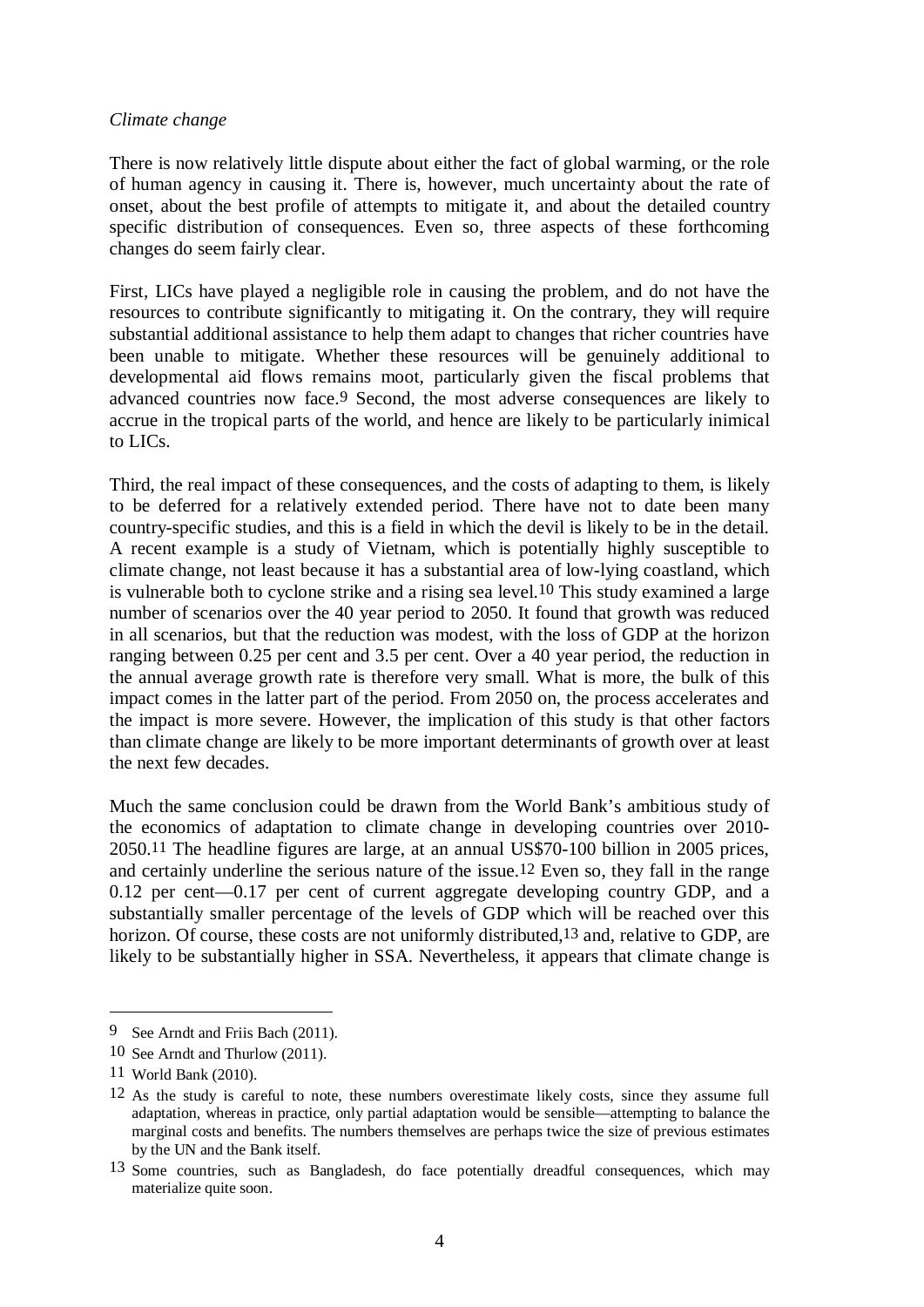most unlikely to be a game-changer for the LICs as a whole, given the challenges they already face.

This conclusion is supported by parallel work on the growth impact of past natural disasters. After an initial drop in output, which may be very short-lived, growth tends to recover to pre-disaster rates, or even to accelerate temporarily so that the original output path is recovered.14 Even very small economies often prove to be very resilient, even when hit by large disasters, as for example demonstrated by the experience of Caribbean islands lying in the track of hurricanes. This is not to deny that severe adverse shocks can derail the growth process in some cases; however, this seems to have been true more for financial crises than for natural disasters.

#### *Water stress*

A major problem in many developing countries is the present widespread inadequacy of freshwater resources, and the likelihood that this will intensify sharply in the future. A natural and much studied question is how much of this intensification will be due respectively to climate change, to population growth, and to rising incomes. There seems to be widespread agreement that rising water demands greatly outweigh greenhouse warming in defining the state of water systems in future decades. One much cited study15 for the period 2000-25, found virtually no difference in the increases in numbers of people under stress for scenarios that included climate change as for those that did not. A more recent study16 projected that—according to the scenario adopted17—water stress increased over 62-76 per cent of total river basin area, and decreased over 20-29 per cent of it. However, whereas the principle cause of *increasing* stress was growing water withdrawals, the principle cause of *decreasing* stress was increased precipitation due to climate change. Furthermore, the increase in water demand was more associated with income growth than with population growth.

### *Implications*

None of the foregoing is intended to deny the gravity of greenhouse warming, the very great long term risks it poses, especially if it induces one or other of the various postulated catastrophic climate regime shifts, and hence the need for very energetic efforts to mitigate it. However, the best, though undoubtedly speculative, evidence we have suggests that the growth consequences and other damage to low-income countries is likely to be small in relative terms over the next few decades; that they are in no position—nor should they be expected—to contribute materially to mitigation unless in ways that come with associated financing; and that other environmental concerns water stress and environmental degradation—are both more urgent and, at least over a reasonable horizon, more costly than adaptation to climate change per se.

<u>.</u>

<sup>14</sup> For a survey of some of this evidence, as well as a discussion as to why it is consistent with theoretical priors, see Bevan (2011).

<sup>15</sup> Vorosmarty et al. (2000).

<sup>16</sup> Alcamo et al. (2007).

<sup>17</sup> These are basically scenarios A2 and B2 of IPCC 2007.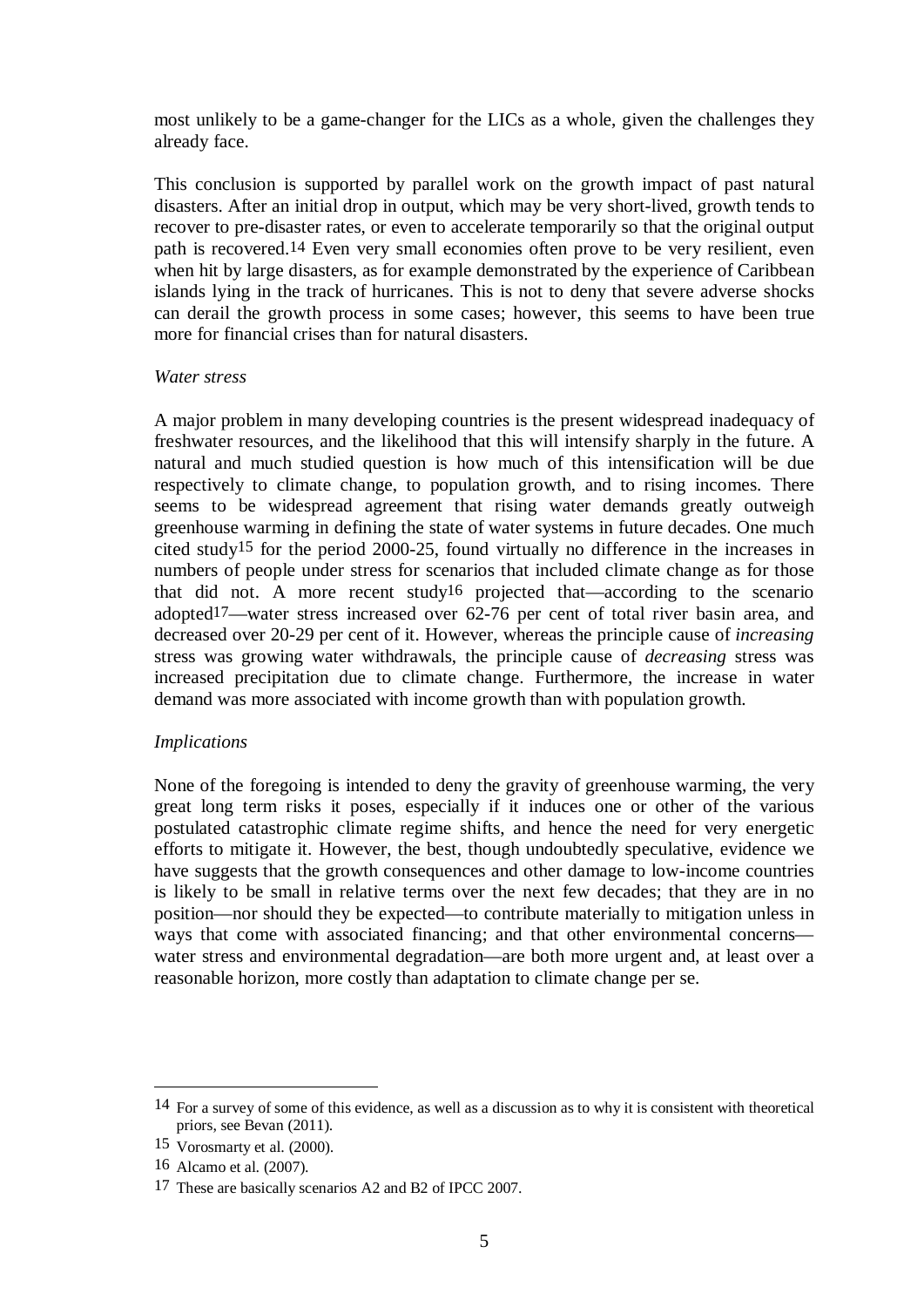## **3 Growth and public capital**

### *The infrastructure deficit*

 $\overline{a}$ 

There are huge infrastructure deficits in LICs, especially in SSA, as revealed by the Africa Infrastructure Country Diagnostic (AICD).18 These have had three main causes. First, they have arisen partly as a casualty of earlier (often successful) stabilization efforts. Since it has typically proved very difficult to raise revenue performance sharply in the short term, reducing an excessive fiscal deficit has required reductions in expenditure, and current expenditures are much harder to compress than capital expenditures. Hence the bulk of adjustment was often borne by the latter. A second reason is that donors had become so focused on social sector spending that infrastructure became neglected in aid budgets. This was partly due to positive enthusiasm for the benefits believed to accrue from increased expenditures in these sectors, particularly on education and health. However; it also reflected the perception that much capital spending was highly inefficient, with defective project evaluation and implementation, even when it was not a vehicle for corruption.

The third reason is that infrastructure is very expensive. Most SSA countries spend between 6 per cent and 12 per cent of GDP on infrastructure (taken to include ICT, power, roads, water and sanitation), with more than half of them exceeding 8 per cent. This sounds pretty respectable, compared to the OECD average of 5 per cent. However, given the very low income levels in these countries, average annual spending by SSA LICs is less than US\$50 per person. The shortfall in capacity, even relative to LICs elsewhere, is variable by sector, but often startlingly large. It is particularly acute in power generation, where SSA LICs have barely one tenth of the capacity of other LICs. What is more, Africa's infrastructure services are on average twice as expensive as elsewhere. This partly reflects higher costs (as is the case for power generation, reflecting diseconomies of small scale), and partly excess profits (as for road freight, where operators are often protected from competition).

AICD has also produced compelling evidence that an infrastructure deficit has serious adverse consequences for growth as well as productivity. It estimates Africa's infrastructure spending needs at US\$93 billion per annum, more than double previous 'guestimates', and about 15 per cent of the region's GDP. Some two thirds of this total relates to capital expenditure, and the remaining one third is required for operation and maintenance. However, these figures are for the region as a whole, inclusive of middleincome and resource rich countries. The estimates for the LICs are much higher; to build and maintain a basic infrastructure platform, expenditure as a share of GDP would need to be raised to about 23 per cent in non-fragile LICs, and 37 per cent in fragile ones. These are truly daunting numbers; it seems inconceivable that such a huge financing gap can be fully covered for the LICs as a whole.19 Even in the unlikely event

<sup>18</sup> The numbers given in this section of the paper are taken from AICD's major report, Foster and Briceno-Garmendia (eds) (2010).

<sup>19</sup> Recent resource discoveries, such as gas reserves in Tanzania and Mozambique, offer the prospect of substantially enhanced public resources which can be used to close the infrastructure gap. However, these will not be available until the medium term (seven to ten years) and also pose the challenge of avoiding the 'resource curse' which has seen mineral rents derail development efforts in many developing countries.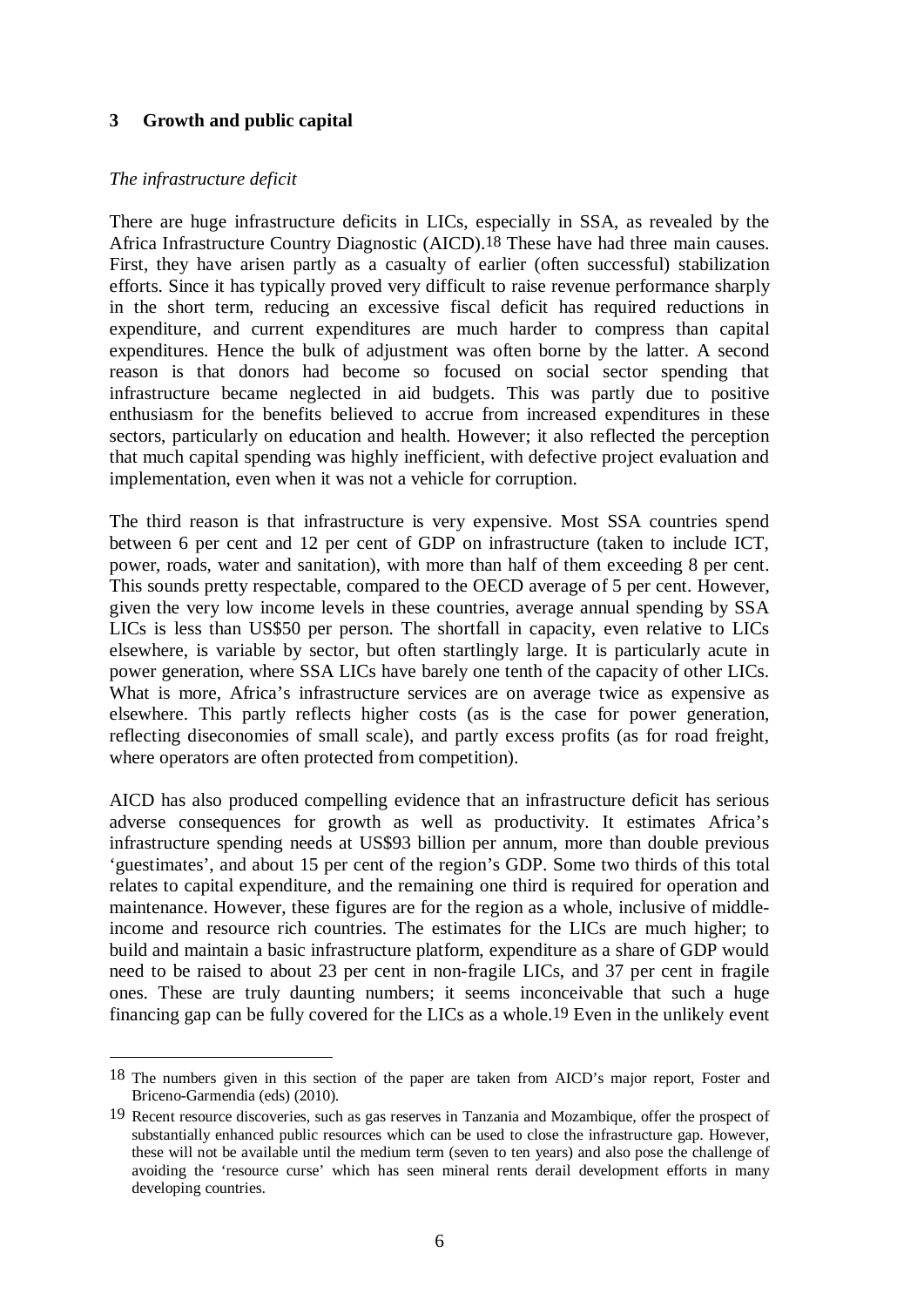that full financing could be arranged, the challenge of increasing spending to such a degree, and doing so efficiently, would be very great. In consequence, there will be a need for very stringent prioritization, which will pose difficulties of both a political and technical kind. There is also a real risk that an inability to close the infrastructure gap will cumulatively dampen Africa's growth prospects.

## *Public capital and growth*

There has been extensive work looking at the productivity of public capital, and its impact on growth, mostly for advanced economies, but more recently for developing ones. The early work for advanced economies tended to find high productivity and substantial output elasticities; a later wave of work, addressing a number of methodological and econometric problems, tended to find lower and more heterogeneous elasticities. A meta-regression analysis of all this work found an average elasticity in the range 0.05-0.17, with higher values for the long-run and 'core' capital (namely infrastructure).20

For developing countries, the empirical results were often pretty mixed. However, one factor which may go some way to explain this is that there is often a very poor correlation between public capital spending and any real addition to the effective public capital stock. This reflects political imperatives and technical shortcomings that, as noted above, have resulted in poor project choice and implementation, as well, in some cases, as outright corruption.

More recent work has adopted a variety of strategies to deal with these shortcomings, and has suggested quite a strong contribution to growth, particularly if some estimate is made of public capital actually in place, rather than assuming this is captured by cumulated depreciated investment (which involves much waste, as noted).

For example, one study constructs an infrastructure index, using physical measures of infrastructure, not monetary values.21 A large cross country panel is constructed, for 88 countries, from 1960 to 2000. The study finds a long-run elasticity of output with respect to this index of 0.07-0.10, and this is highly significant and robust. What is more, it does not appear to vary across countries; hence observed differences in the ratio of aggregate infrastructure to output should offer a useful guide to differences in the marginal productivity of infrastructure between countries.

Another line of approach is to construct a measure of the public capital stock that is explicitly adjusted for the (in)efficiency of the investment that produced it. This procedure was followed in a study of 52 developing countries that found the effective capital stock might be only a half of that calculated by traditional methods.22 Hence traditional studies grossly underestimated the productivity of public capital. This study found productivity to be significantly higher than the marginal cost of funds under normal financing conditions. Of course, these results hinge on the adequacy of the efficiency adjustment. For this, the study used the Public Investment Management Index

1

<sup>20</sup> Bom and Ligthart (2011).

<sup>21</sup> Calderon et al. (2011).

<sup>22</sup> Gupta et al. (2011).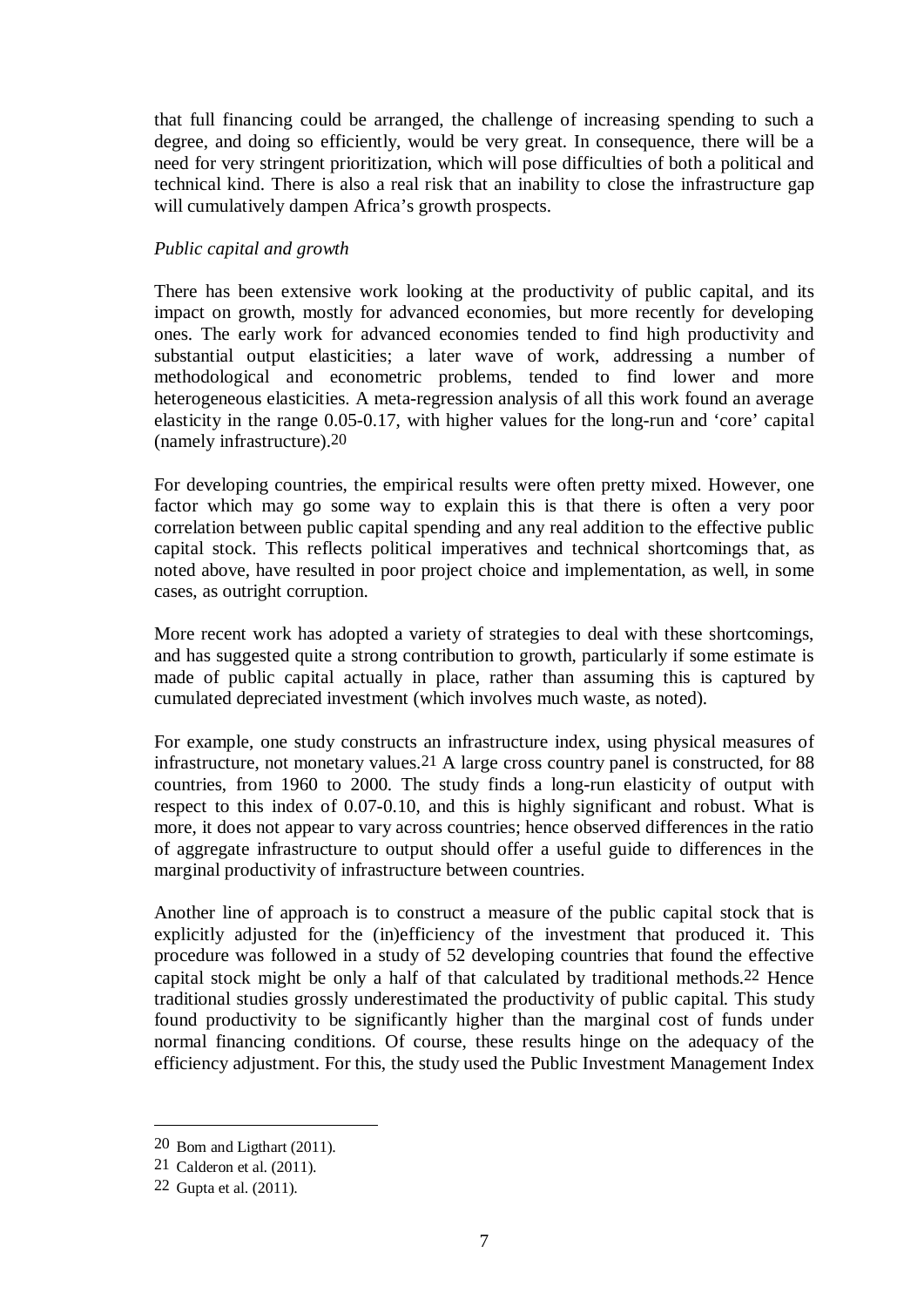(PIMI), constructed from a large number of public sector data bases, primarily collected by the World Bank, which seems to capture the issue pretty well.23

Finally, the AICD has itself conducted a number of exercises on this topic. It asserts that advances in the penetration of telecommunication services (virtually the only sector in which Africa's lag is relatively small) were responsible for 1 percentage point of Africa's growth in 1990-2005, more than half as much again as all structural policies put together. It also estimates that if African countries caught up with the regional leader (Mauritius), per capita growth would increase by 2.2 percentage points.24

This discussion poses two interesting questions. First, how have SSA countries achieved such high recent growth rates, given the very poor state of their infrastructure? Second, will they be able to continue with this sleight of hand, or will the infrastructure deficit begin to exact a serious growth toll in future?

## **4 Growth and public debt**

In its analysis of 'fiscal exit' from the high public indebtedness caused by the global crisis, the IMF uses two different targets for the debt to GDP ratio; for advanced economies, this is 60 per cent, for emerging economies, 40 per cent. Both these numbers are based on empirical work suggesting that high debt inhibits growth, that the effect is non-linear, and that it sets in at lower debt ratios for less advanced economies. There appears to general agreement that things get serious above 90 per cent; unfortunately, this is the region now occupied by most advanced economies.

One recent study of these two groups over 1979-2007 suggests an inverse relationship between initial debt and subsequent growth; on average, a 10 percentage point increase in the ratio lowers growth by 0.2 per cent per annum, somewhat less (0.15 per cent) for advanced economies than emerging ones.25 There is some evidence of non-linearity, with only a debt ratio above 90 per cent having a significant negative effect. This adverse effect is attributed to a slowdown in labour productivity growth, reflecting reduced investment.

For developing countries as a group, relatively little is known about the consequences of internal debt, reflecting poor data quality, as well as a variety of complicating factors a history of financial repression, highly imperfect credit markets and very thin financial markets generally, as well as imperfect competition in the banking sector.

For external debt in these countries, the evidence is somewhat confused, though it generally suggests a negative and non-linear relationship. Much of this work has examined whether there is a 'debt overhang'—a situation where the debt service burden is so heavy that incentives to invest are very materially reduced—and if so, where it is. One recent study suggests that there is a real risk of a debt overhang (with investment

<sup>23</sup> See Dabla-Norris et al. (2011). PIMI is composed of 17 indicators grouped into four stages of the public investment management cycle: (i) Project Appraisal; (ii) Project Selection; (iii) Project Implementation; and (iv) Project Evaluation.

<sup>24</sup> Calderon (2008).

<sup>25</sup> Kumar and Woo (2010).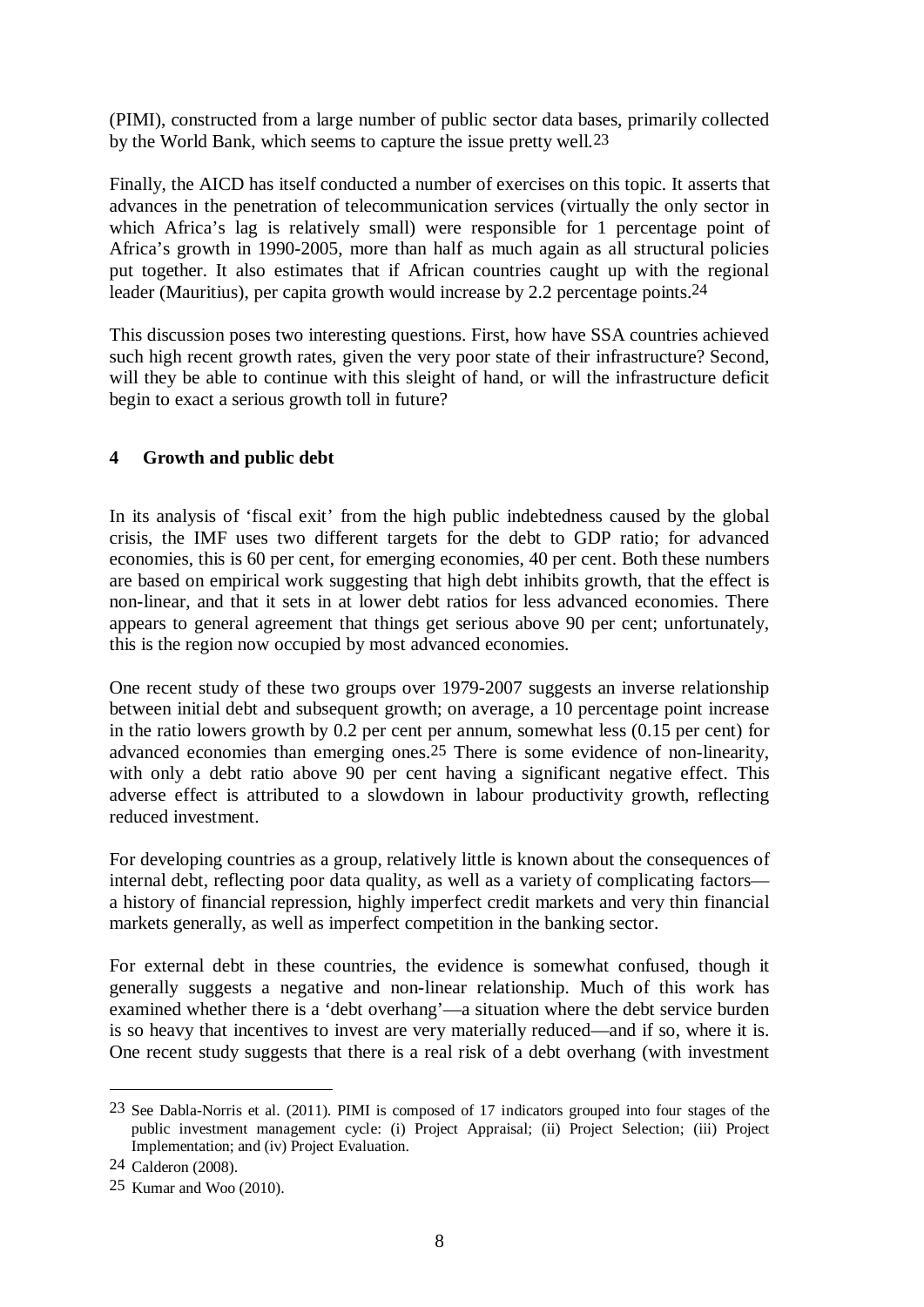collapses) if the present value debt ratio exceeds 40 per cent.26 Other studies find rather lower levels at which negative effects on growth begin to set in, at 15-30 per cent of GDP27 or 20 per cent.28

These somewhat ambiguous estimates provide a rather opaque basis for policy. Fund/Bank sustainability analyses use a variety of ratios, for example 50 per cent for a 'strong performer', less for a weak one. Recently, Fund discussions of 'fiscal space' and 'fiscal buffers' seem to have adopted a prudential ratio of 40 per cent for total debt, and 15 per cent for the internal component.

Every participant in this discourse agrees that the question of determining a prudent approach to debt is highly country specific. However, a more neglected dimension is that mistakes can be made if cyclical periods of easy credit are misinterpreted as permanent. This feature was stressed by a paper that introduced the concept of debt intolerance, and in subsequent work by the authors.29 The paper argued that debt intolerance was crucial to any assessment of debt sustainability, debt restructuring, and the scope for international lending to ameliorate crises. The 'safe' ratio of external debt to GDP might be as low as 15 per cent for a debt intolerant country.

There are cycles in capital flows to emerging markets (and, increasingly, LICs as well). During periods when interest rates are low, and liquidity ample, governments of these countries may find it easy to borrow from abroad, and do so, but on past experience these borrowings have often led to default, and this pattern may be repeated in a history of serial default, further lowering the safe threshold. LICs facing a substantial infrastructure deficit as well as other pressing calls on the public finances need to strike a careful balance in how much to borrow, taking into account their own prospects; their own history and reputation; the current costs of borrowing; and the risks of a future deterioration in the terms on which external financing can be obtained.

## **5 Growth and structural change**

Governments in most LICs have adopted ambitious national 'visions' typically extending over a couple of decades, and specifying some combination of a target growth rate for GDP—7 per cent has been a popular choice, though by no means the most ambitious—and a target date to achieve middle-income status. As noted in the introduction, at this impressive (if it were sustained) growth rate it would take a country now at the median income level for LICs the best part of two decades to achieve this goal, which would involve more than doubling per capita income. It is routinely noted that economies undergo substantial structural change as per capita incomes rise, notably in the composition of production between agriculture, manufacturing and services. These changes are both a cause and a consequence of income growth, reflecting differential sector productivity, rising human and physical capital, and different income elasticities of demand. Importantly, these structural changes are accompanied by many

<u>.</u>

<sup>26</sup> Imbs and Ranciere (2005).

<sup>27</sup> Cordella et al. (2005).

<sup>28</sup> Patillo et al. (2002).

<sup>29</sup> Reinhart et al. (2003).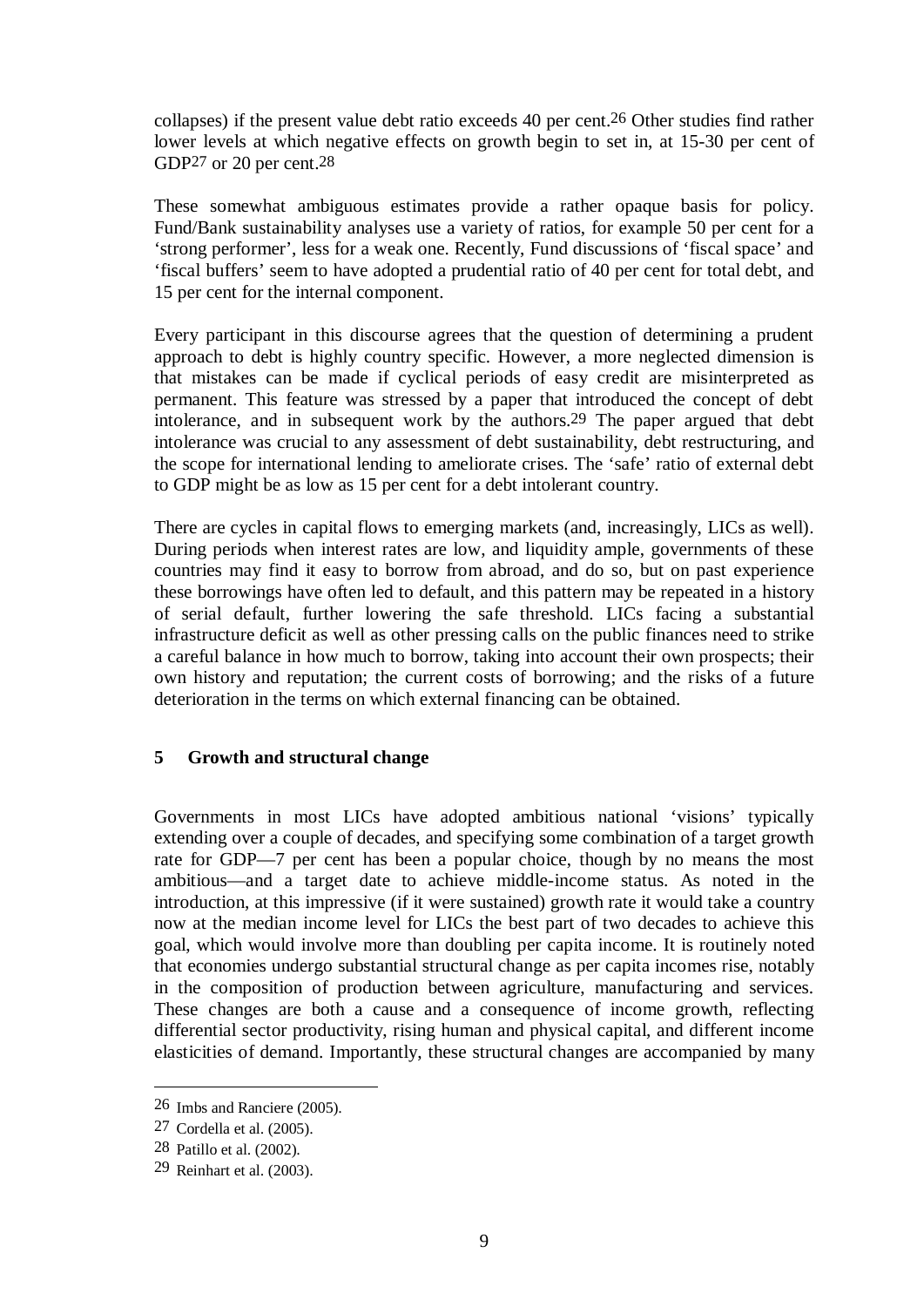others, across a wide sweep of economic and social factors, ranging, for example, from national savings rates, through measures of financial depth, to the number of doctors and secondary school teachers per thousand of population.

There could be two responses to the policy implications of the knowledge that some version of these shifts will take place along the growth path.

One response would be to say that the government's responsibility is limited to its usual duties of maintaining macroeconomic stability and fiscal sustainability; improving economic, social and political institutions; providing an enabling environment for the private sector, including an appropriate regulatory regime; providing some level of social safety net; and acting to correct, to the extent possible, externalities and other market failures.30 On this view, it would be up to the private sector to follow the opportunities that arose, and the shifting shape of the economy would follow naturally from this, without the need for further government involvement.

The other response would be to acknowledge that the government needs to take a more active role, in addition to these 'usual' functions, and for three reasons. First, government has a direct responsibility for some of these shifts. For example, a (rapid) rise in numbers of secondary school teachers requires early public planning on the expansion of teacher training facilities. Second, no LIC government has the resources or capability to address all second best problems fully and simultaneously. It must attempt to identify where the most pressing problems lie. For example, if the growth path requires a rapid movement of labour out of agriculture, it will not be sufficient to assume that this will just happen when the time is right; bottlenecks need to be identified and addressed; is it crucial to raise agricultural productivity, or to increase the rate of creation of urban jobs? Third, the characteristics of lower middle-income countries are quite various—countries that have reached this state by virtue of mineral exports look quite different from those that have done so by other means. So while there is a fairly characteristic type of shift involved, the relationship is far from mechanical. Some transitions are likely to be superior in both welfare terms and in sustainability than others. In consequence, government has a potential role in modifying the characteristics of the transition, rather in simply enabling it to happen.

If the second response is adopted, then it becomes important for government to form a view of the likely characteristics of the transition, as well as of the extent to which these can be modified beneficially. In the remainder of this section we tentatively consider possible first steps to achieving the first of these goals.

### *Empirical work*

 $\overline{a}$ 

The most systematic series of attempts to examine the structural transformation that accompanies economic growth remains the work of Hollis Chenery and his collaborators, culminating in Chenery et al. (1986). From the present perspective, this work has two drawbacks. The first drawback is that it is based primarily on data for the period 1950-70, a twenty year span that predates the present period of interest by more than a full half century. Of course, to the extent that the relation between structure and

<sup>30</sup> This last heading would include a major role in designing, financing, and implementing infrastructure investments, either as sole public interventions, or in some form of public-private partnership.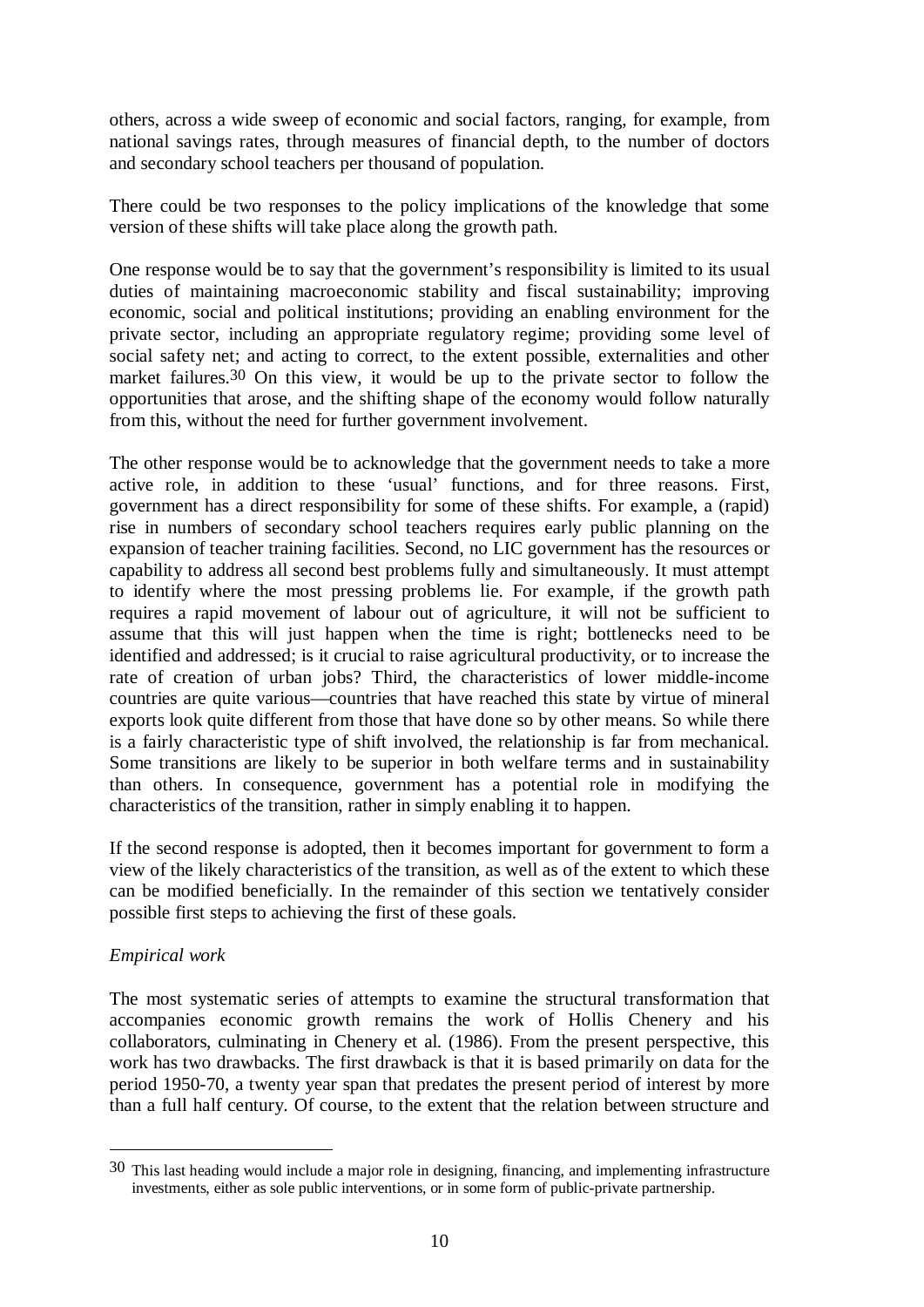income is stable, that may not be fatal. The second drawback is that the real focus of attention was on semi-industrial countries transiting a higher range of income levels. Some inferences can still be drawn but they offer a very bleak vision to LICs, that under the standard pattern identified by the authors—rapid growth in per capita income really only becomes feasible once a country has slowly grown to at least lower middleincome status. This perspective is unhelpful and seems excessively pessimistic; it may reflect an earlier historical failure of many LICs to escape the poverty trap, rather than providing any evidence of the infeasibility of doing so. And indeed there have been a number of more recent cases of rapid growth within this category of countries.31 In consequence, the evidence on structural transformation—which is provided mainly in the form of differential growth rates relative to these low averages—is also unhelpful in the present context.

#### *Analytic approaches*

Unfortunately, we do not have analytic tools that throw much light on this question. Growth theory has utilized highly aggregated models which cannot address the relation between structure and growth. Indeed, the reliance on models which are capable of supporting a balanced path virtually excludes it. There are a handful of heroic attempts32 to set up models which can exhibit balanced growth while undergoing structural shifts, but they rely on such extreme assumptions about technology and preferences as to make them virtually unusable for specific country studies.

There are, of course, more detailed approaches, which do explicitly model economic structure, notably in the use of computable general equilibrium models (CGEs). However, the dynamics of these are often very rudimentary, and they have typically been used to model policy changes and other shocks in the relatively short-run. Even for these purposes, they place heavy burdens on the data, and on the modeller's preparedness to make heroic assumptions about key parameters. While in principle it would be perfectly possible to develop a CGE which addressed long-run growth incorporating structural change, it would take an unusually bold modeller to attempt this, and I am unaware of any that have done so.

### *Use of comparator countries*

<u>.</u>

An alternative procedure is to examine the structure of a sample of countries which have already reached the 'target' level of per capita income, at the time they did so, and to infer what structural shifts are likely to accompany the transition from this sample.33 This procedure is fraught with all sorts of difficulties and can be set up in many different ways. Obvious criticisms are that the past may be a very poor guide to the future, that 'one size won't fit all', and that any sample will be drawn from very different historical episodes.

Given these legitimate reservations, any seriously 'scientific' approach would not only be a very large undertaking, but subject to considerable scepticism. Nonetheless, it

<sup>31</sup> Examples within SSA include Ethiopia, Mozambique, Tanzania, and Uganda.

<sup>32</sup> See, for example, Kongsamut et al. (2001), and Ngai and Pissarides (2007).

<sup>33</sup> The method is spelt out in detail in Appendix 1 of Bevan et al. (2003). It is further elaborated in Moyo et al. (2010).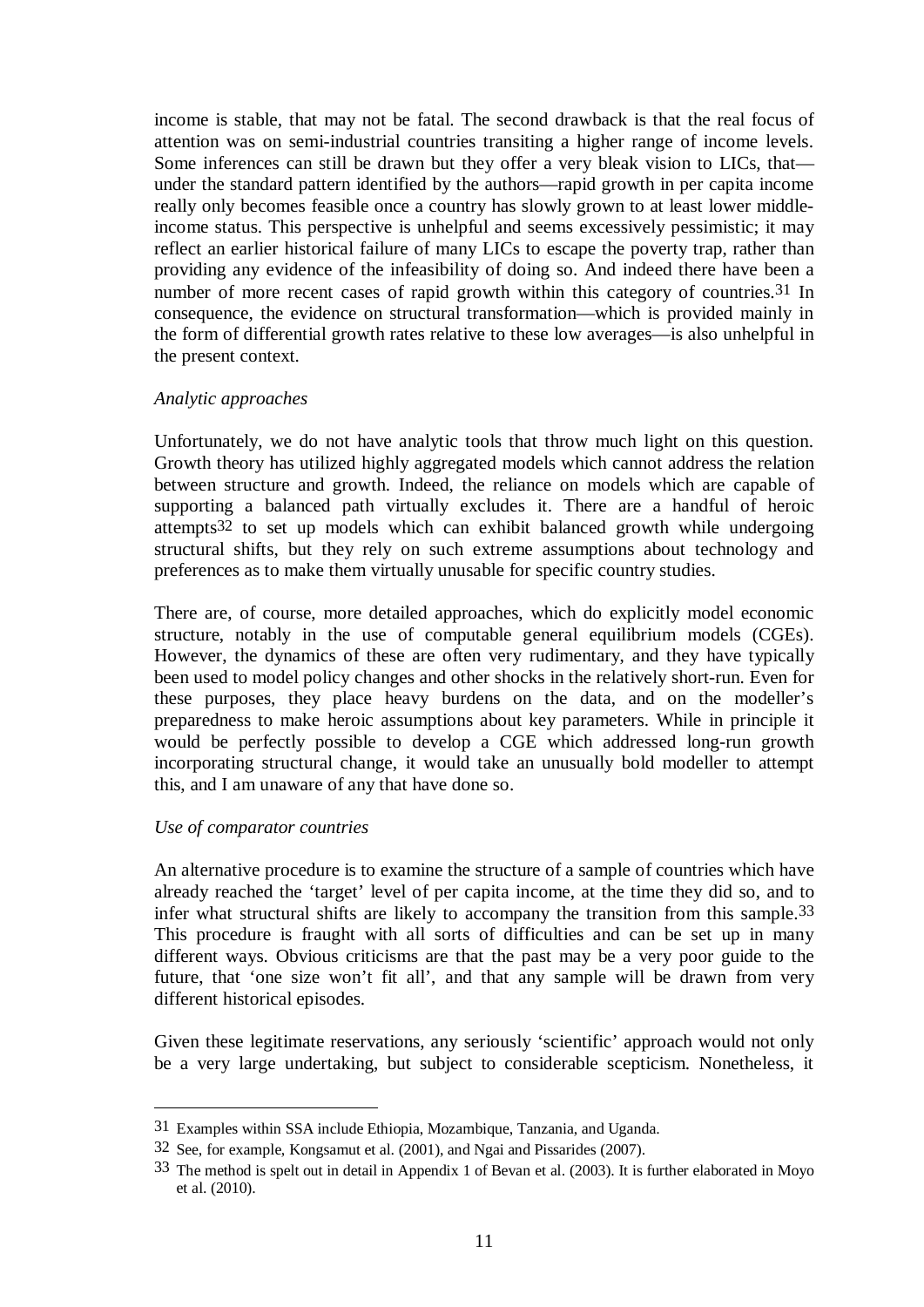may be worth applying this technique in a way that is much less ambitious, and aims only to be illustrative and anecdotal. Two such exercises are briefly described here, one for Uganda carried out in 2003, and the other for Tanzania, carried out in 2010.34 Obviously the sample of comparator countries tends to expand over time, as more countries succeed in making the transition (though a few do unfortunately fail to sustain this, and fall back). The data source for these comparisons is the World Bank's World Development Indicators, which contains data for more than 500 variables for more than 200 countries over 50 years. However, there is a strong case for making comparisons in terms of purchasing power parity measures of national income, rather than those which simply translate domestic currency values at nominal exchange rates, as in the conventional (Atlas) measure. Since the PPP data in the WDI are not available before 1975, only 35 years are relevant here.

In the Uganda study, two groups were eliminated from the sample. The first consisted of very small (typically island) economies whose characteristics are likely to be idiosyncratic. The second consisted of countries which emerged from the former Soviet Union, a substantial number of which passed through the benchmark the 'wrong way' while in free fall from substantially higher income levels. In view of this, and the fact that they were typically emerging from a highly distorted configuration, it would be unwise to draw inferences from them about the relation between economic structure and income. This left around 15 countries in the sample, with the benchmark year varying between 1975 and 1997. What this exercise made clear was that even with something like 4000 data points available, there were very few snapshots of countries at the requisite income level. This is because most countries had either already cleared this hurdle by 1975, or had still failed to reach it by 1999, the last year for which data were available in this study. The few countries which fall in neither group effectively provide only one observation on structure even if they do not pass through the benchmark cleanly, but linger. In consequence, focusing on income as a filter means we do not have the luxury of also filtering for other relevant characteristics (like being landlocked or in SSA for example).35 It would be possible to conclude that this type of descriptive comparative exercise was simply infeasible; however, it seems worth pursuing, with care, especially given the lack of alternatives.

In the later Tanzania exercise, there would have been more countries in the comparator sample, but it was decided to treat mineral exporting countries separately, since they have distinctly different characteristics. Hence there were again around 15 countries in the non-mineral exporting sample, obviously with a substantial, though incomplete, overlap with the earlier study.

Tables 1 and 2 provide some summary statistics for these two exercises. What is common to each is the implication of rapid growth in industry, especially in manufacturing, and contraction in agriculture. To converge on the mean of the two samples, industry would have to expand at an annual average rate of 9.5 per cent, and manufacturing at 10.5-12 per cent. Domestic revenue would have to growth at over 9 per cent, exports at 10-13.5 per cent and financial deepening (measured by the ratio of broad money to GDP) at 12 per cent.

<sup>34</sup> See previous footnote.

<sup>35</sup> Of course, this would become possible to some extent if the larger and more formal analysis alluded to above were undertaken.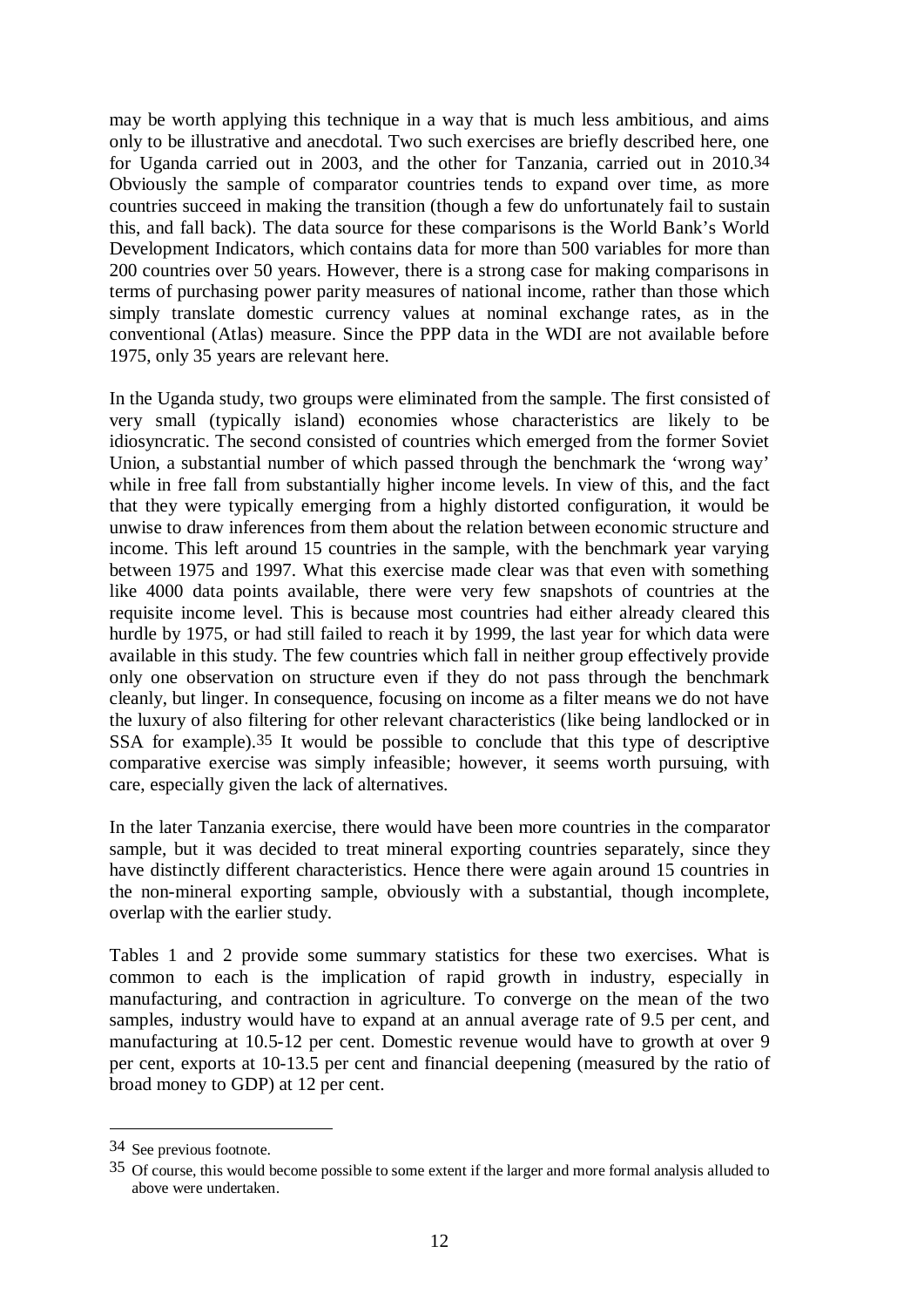|                                          | Agricul | Industry<br>(Manuf) | Services | Export | Import | Invest | <b>FDI</b> | Saving          | Aid      | Budget | Revenue | M <sub>2</sub> |
|------------------------------------------|---------|---------------------|----------|--------|--------|--------|------------|-----------------|----------|--------|---------|----------------|
| Group<br>Mean % of<br><b>GDP</b>         | 18.2    | 34.5<br>(21.9)      | 47.3     | 24.5   | 29.4   | 26.1   | 1.1        | 23.3<br>(11.5)  | 3.7      | $-4.2$ | 19.7    | 46             |
| Uganda<br>$(01/02)$ %<br>of GDP          | 40.5    | 18.9<br>(9.7)       | 40.6     | 11.8   | 27.7   | 20.7   | 2.4        | 5.5<br>$(-2.0)$ | 12.<br>6 | $-5.4$ | 12.1    | 14             |
| Required<br>Growth<br>Rate (See<br>note) | 3.0     | 9.5<br>(10.5)       | 7.4      | 10.1   | 7.0    | 7.8    |            | 13.6            | 1.2      |        | 9.0     | 12.3           |

#### Table 1: Shifts in composition and required growth rates to achieve middle income status Uganda illustration

Note: At 6.7% GDP growth for 23 years.

Source: Bevan et al. 2003.

|                                          | Agricul | Industry<br>(Manuf) | Services | Export | Import | Invest | <b>FDI</b> | Saving | Aid  | Budget | Revenue | M2   |
|------------------------------------------|---------|---------------------|----------|--------|--------|--------|------------|--------|------|--------|---------|------|
| Group<br>Mean % of<br>GDP                | 20.7    | 30.7<br>(17.8)      | 48.6     | 30.5   | 37.4   | 26.6   | 4.5        | 21.6   | 4.5  |        | 20.7    | 51.5 |
| Tanzania<br>(2009) % of<br>GDP           | 28.4    | 24.0<br>(9.4)       | 47.6     | 13.2   | 29.0   | 25.0   | 3.9        | 17.9   | 12.9 |        | 16.2    | 27.5 |
| Required<br>Growth<br>Rate (See<br>note) | 5.6     | 9.4<br>(12.1)       | 7.8      | 13.5   | 9.4    | 8.1    |            | 9.0    | 0.9  |        | 9.4     | 12.1 |

Table 2: Shifts in composition and required growth rates to achieve middle income status Tanzania illustration

Note: At 7.7% GDP growth for 15 years.

Source: Moyo et al. 2010.

Required growth rates for various publicly provided stocks (for example skilled workers in medicine and education) are even more striking, given that these involve headcounts, rather than productivity-enhanced outputs. From the Tanzanian comparison, for example, numbers working in education would have to rise at 10.5 per cent per annum, and those in health at 10.25 per cent over the 15 year period.

Looking ahead over 15 or 20 year horizons is bound to be highly speculative, and is not something that can rely on conventional forecasting techniques. However, given the very long gestation period for the sorts of investment and institutional change that will be required to achieve the type of major transformation that is likely to be involved in sustained rapid growth, some sort of long view must be taken. Despite the problematic nature of these comparator calculations, they do at least provide some sort of working basis for constructing scenarios; and, to the extent that government has a view on how the future may differ from the past, the crude comparator based projections can obviously be modified. One important instance of this is the current wave of mineral explorations taking place, notably in Africa. Given the incompleteness of geological surveys, the rapid current discovery of mineral resources seems likely to continue, and these will have to be factored in to projections for many countries.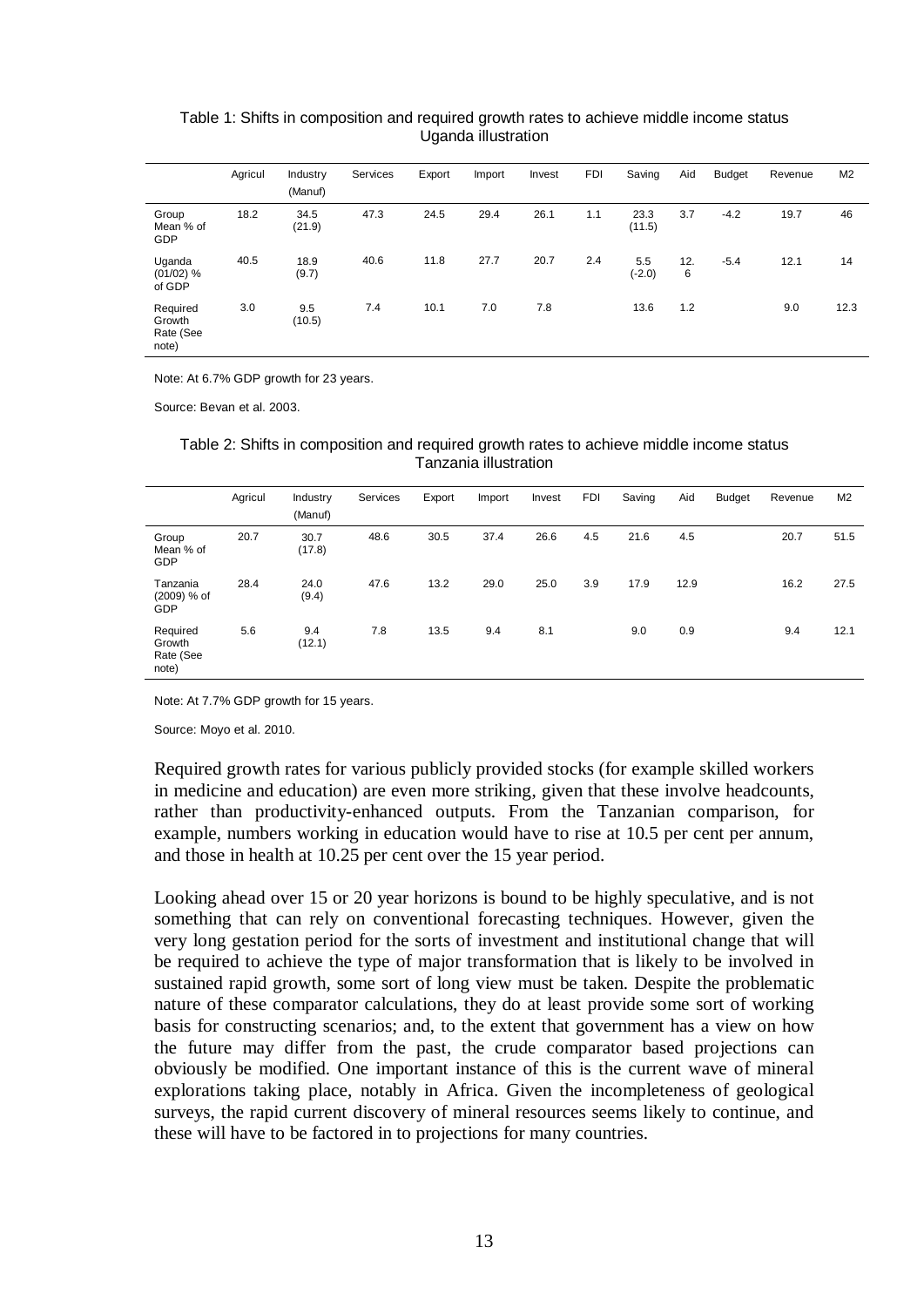## **6 Growth and the size of the state**

This section begins by saying what it is *not* about. It is not concerned with the large empirical literature which attempted to establish whether a (relatively) large public sector was inimical to growth, and often succeeded in doing so. Much of this work is vitiated by a very cavalier attitude to the role of the government budget constraint. It is not possible simply to have, for example, higher public consumption, without some offsetting change elsewhere in other public sector magnitudes. This could involve lower public investment, a higher deficit, or higher taxation. These cannot all be put into a regression, since that would involve estimating an identity. But what is dropped is crucial. What is estimated is the relative effect of the change considered against this omitted category, and leaving this as 'everything else' is neither constructive nor illuminating. Suppose instead, for example, that it is public investment that is dropped: then the regression effectively estimates the growth consequence of substituting consumption for investment.

Once this issue is properly addressed, the results become more various and more interesting. On the whole, public expenditures which are routinely thought to be 'productive' (in terms of growth) prove to be so, relative to those that are not (but which may be of high welfare value all the same, and not necessarily waste).36 Results are also supportive in respect of taxes that are thought to be more or less distortionary than others. In principle, it should be expected that expanding an undersized public sector should be good for welfare and/or growth, as should contracting an oversized one. In other words, it certainly seems equally plausible that the state could be 'too small' as that it could be 'too big' from the narrow perspective of economic efficiency. This is certainly the perspective from mainstream economic theory.37 Of course, the desirable size and scope of the state is not a narrowly economic question, but depends on ethical, social, and political perspectives. And whether, given these perspectives, the state is at a desirable size also depends on historical, social and political forces as well as economic ones.

Given this background, there are two related discourses. First, what should be the size and scope of the state? What should be its functions? Discussion of public 'provision' involves separate consideration of production and financing. Second, are the present fiscal arrangements for delivering these functions sustainable? This is partly a matter of flows (budget balance), but also of stocks (initial debt).

Both discourses are typically conducted with all magnitudes scaled relative to GDP. In both cases, there may be some adjustment required over time, if the initial position is deemed unsatisfactory and some rectification is required. Hence there may be a need to analyse dynamic trajectories. However, rectification aside, it is usual to assume that the answers to the central questions are stationary in the ratios. Typical assumptions are that public spending 'should be' x per cent of GDP and public debt 'should be' no more than y per cent of GDP. Alternatively, the stationary feature may be related to the flow ratios, in which case the stock ratios may evolve over time. For example, a balanced budget (stationary at zero balance) implies a fall debt ratio in a growing economy.

<sup>36</sup> See Adam and Bevan (2005).

<sup>37</sup> See, for example, Barro (1990) and Barro and Salah-I-Martin (1992).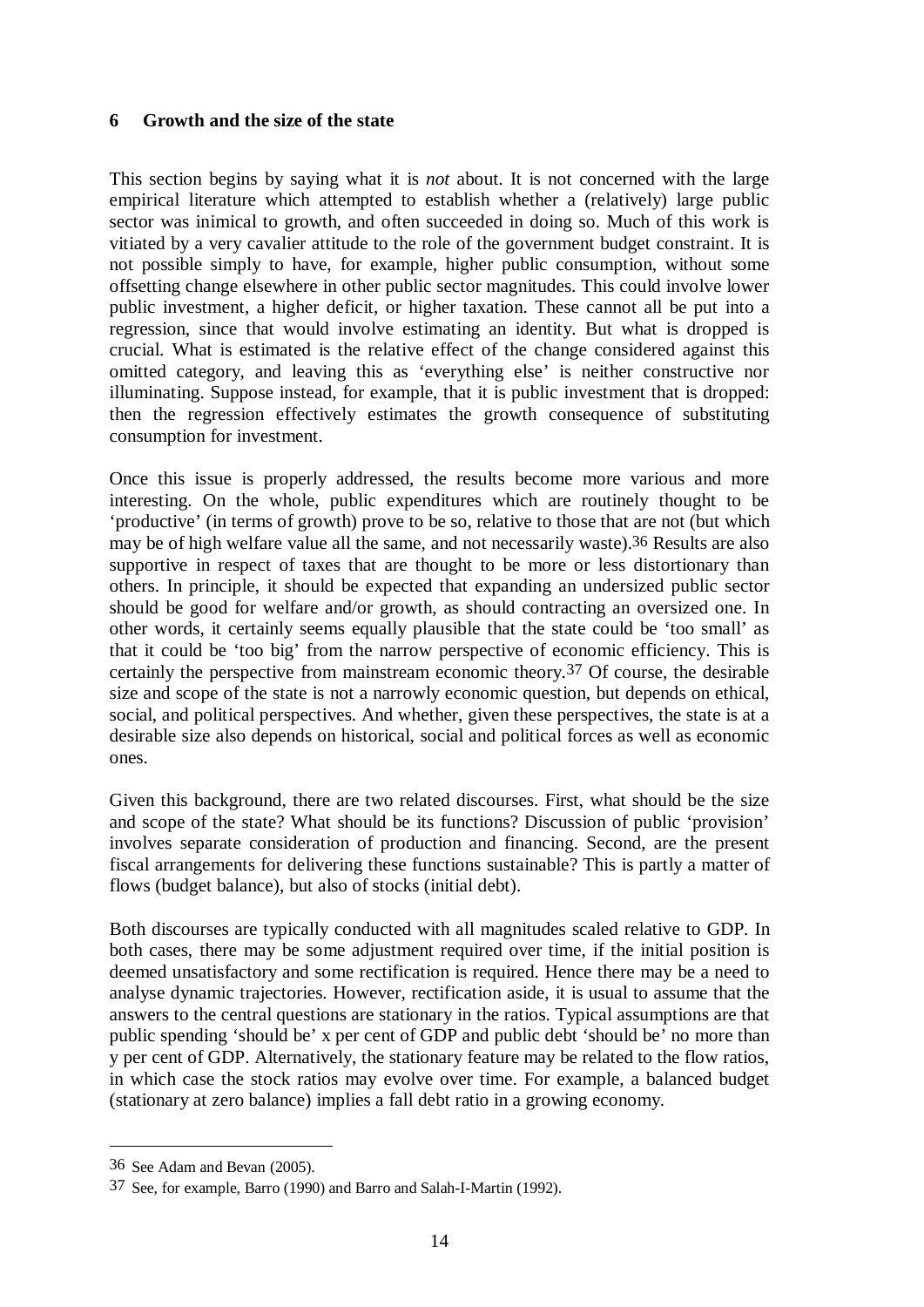More recently, attention has turned to circumstances where it is inappropriate to restrict these discourses to the stationary case. One of these circumstances is the aging populations in advanced economies; another is the recognition of the costs and changes associated with climate change. Both of these circumstances imply major long-run fiscal stresses for the advanced economies, over and above the extended fiscal aftermath of the global crisis. This raises questions about the scale of future development aid flows. It also, as noted earlier, raises questions about the extent to which flows to assist developing countries to meet costs of mitigation and adaptation to climate change will be additional to development flows.

In any event, developing countries will have to face demographic and climate challenges of their own, to which these flows will make only a limited contribution. There is another major source of non-stationarity for the developing countries, however. This is because they will (hopefully) be achieving sustained per capita income growth, with associated structural and fiscal change. This paper has already noted the likely large scale of the structural changes, and some aspects of the associated fiscal challenges. However, the prospective changes go much further than these.

There are a number of stylized facts about the relative size of the public sector. It is typically much larger in richer countries, and it has typically grown over time; there are, however, substantial regional differences. What can we expect for the transition, say, from low- to lower middle-income status? And what might be an appropriate debt profile over time?

#### *Size of the public sector—scale and scope in the long run*

1

As noted, much inter-temporal analysis assumes that key fiscal ratios to GDP are stationary. There are several reasons why this may be a poor assumption, particularly for LICs.

In practice the government expenditure ratio tends to rise with rising per capita income (Wagner's law). According to taste, this may reflect some combination of a high income elasticity for public services (so that the marginal benefit of spending rises at a given spending share) and the fact that the deadweight burden of tax falls as income rises (so that the marginal cost of public funds falls at a given revenue share). There are a host of other reasons for non-stationarity. 'Inherited' debt may be at an inappropriate level. This may also be true of infrastructure. The future profile of concessional loans and grants is likely to have an uneven shape—possibly rising for a time, then falling.

On its own, a high income elasticity would imply that government should run an initial surplus, build up its asset position, then run it down. On its own, a falling deadweight burden would imply that government should run an initial deficit, initially go into debt, then gradually repay this. With both forces operative, the result is ambiguous. Coupled with inherited debt, and possible infrastructure deficits, the optimal path is still more complex. The anticipated shape of aid flows is a further factor,  $38$  and so is some sort of risk assessment. In all of these dimensions, uncertainty is a feature, and prudential behaviour must reflect this. The IMF has tended to take a very asymmetric view of risk,

<sup>38</sup> Aid volatility remains a major problem in the short term, but the point here involves uncertainty over a longer horizon.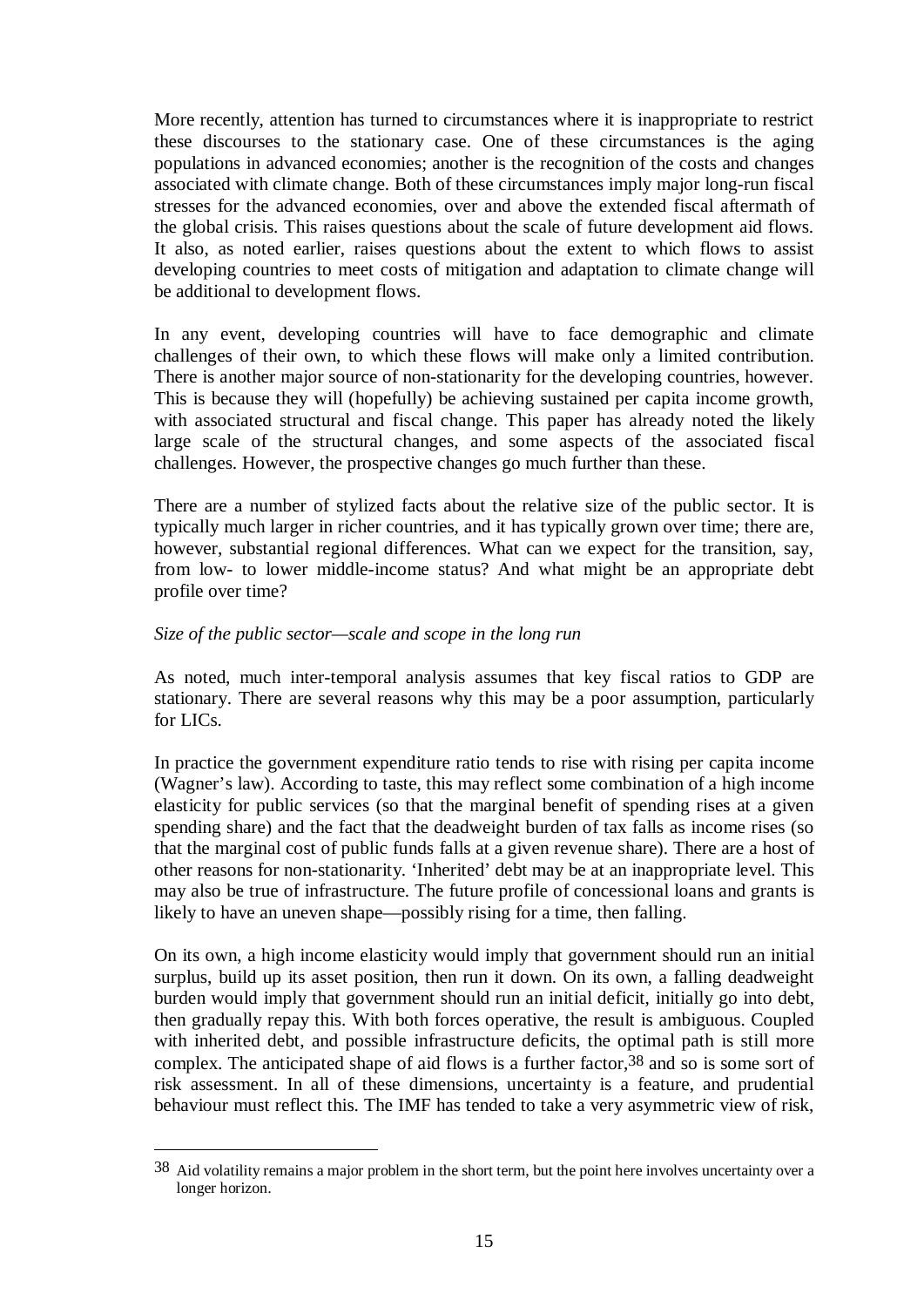with the damage caused by what proves, ex post, to have been excessive spending very much higher than the damage caused by what proves, ex post, to have been excessive caution. The existence, and if so, scale of this asymmetry is not obvious a priori, and should be susceptible to a cost-benefit type of analysis rather than simple assertion.

The bottom line from this discussion is that stationary fiscal ratios are likely to be the exception, that preferred profiles may be very far from stationarity, and that they will in any case be very country specific. While these considerations extend across the whole fiscal spectrum, particular significance attaches to the debt ratio, and a little history is instructive.



Figure 1: Debt to GDP ratios across country groups

The historical pattern is quite volatile, particularly for the advanced economies. The main sources of past, and possible future, rises have been wars, growth slowdowns, and financial crises. In the last of these, private debt is taken onto the public books, and public balance sheets may deteriorate sharply, even if the fiscal stance has been conservative. While current public debt levels have been experienced before, they are now accompanied by unprecedented levels of private debt. There is also the whole issue of contingent liabilities which are not included in the calculations, notably ageing populations, pension and health commitments, and rising dependency ratios.

The data also show some very rapid reductions from high debt ratios. There have been four main mechanisms for reduction, aside from economic growth itself; fiscal adjustment (including a redefinition of the state's obligations); formal default, restructuring, or forgiveness; high inflation; and financial repression. Recent work has stressed the central role of the last of these in bringing down debt ratios after the Second World War. However, inflation and repression are only available to reduce domestic debt ratios, so do not help address the problem of excessive external debt.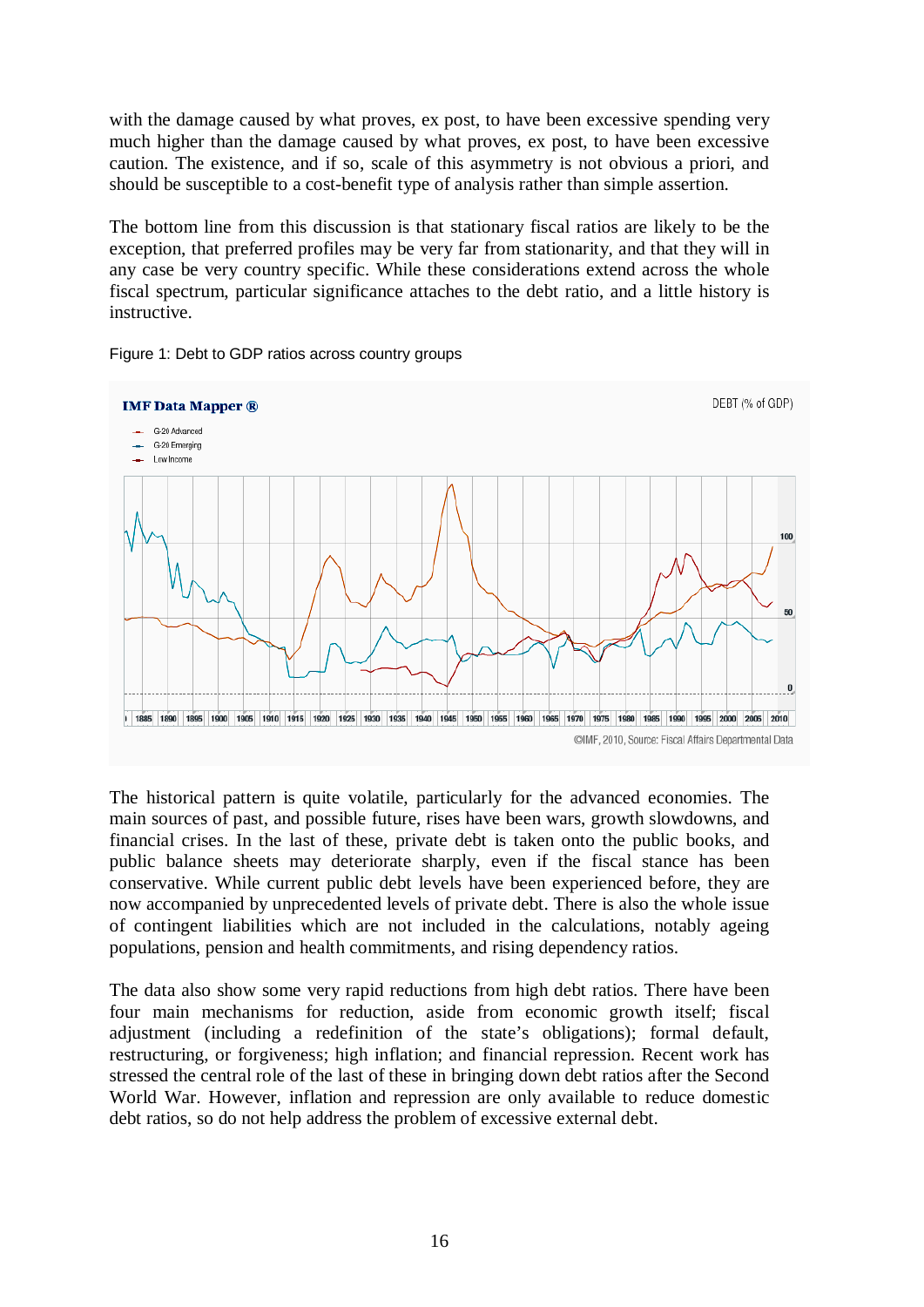## **7 Inter-temporal considerations**

## **7.1 The evolution of aid flows, domestic revenues, and other financing**

#### *Grants and concessional borrowing: concessionality and sustainability*

In practice, there is no clear way of assessing sustainability in LICs. It depends on uncertain *future* access to concessional loans and grants, and on uncertain *future* growth performance. In addition, there may be a complete divorce between a country's capacity to absorb aid and any particular sustainability calculation. If the purpose of aid is to assist development, allocation should be according to need and the capacity to use it; the additional constraint of 'sustainability' may be unhelpful. This problem would be much reduced (but not go away, as discussed below) if all aid was in the form of grants. There is a distinction between optimal (or more realistically 'good enough') policy and a policy that is sustainable. Therefore, in the concessional context, sustainability is a very slippery concept, and possibly not the most appropriate one. Whether a given policy proves to have been sustainable depends on a very uncertain future. Current calculations involve very arbitrary rules. There has been substantial debt forgiveness in the past, for countries where growth did not become established. It seems likely that this would be repeated in similar future circumstances. Hence a concessional loan is really a mixed debt/equity instrument; if a country succeeds, it is a debt; if it fails, it is an equity stake. This arrangement is not formally upfront, but likely de facto, ex post. It is far from clear that this has desirable incentive properties. If it is felt that some combined debt/equity instrument is a desirable component in the aid armoury—and there is a real case for this—it would be far better to make the design explicit. This could easily be arranged both at the project level, contingent on project outcomes, and at the more aggregate level, contingent on national growth. In any event, ongoing concessional aid will be withdrawn at some point in the future, partly contingent on a country's growth. This point is considered further below.

### *The prospect for future aid flows*

Prior to the global financial crisis, a substantial literature had examined whether existing fiscal policies in advanced economies were sustainable, while ignoring shifts in future obligations. The results were pretty mixed, being both study and country dependent. More recently, a smaller literature has begun to address the implications of these shifts, due for example to demographic trends. Typical results are that a fiscal adjustment of 4- 5 per cent of GDP is required to achieve sustainability.39 The fiscal consequences of the crisis imply a further need for adjustment. Recent IMF calculations suggest as much as a further 8 per cent on average, and nearly 12 per cent for the US.40

However, while these estimates suggest a bleak future for aggregate aid flows, the story may be very different at the individual LIC country level. Since it is reasonable to suppose that a rising number of LICs will succeed in exiting from that status, and given donor enthusiasm for continued focus on LICs, it seems plausible that donor flows to individual LICs may well be maintained or increased into the medium term. Since it is the more stable LICs that are most likely to achieve sustained growth into middle

1

<sup>39</sup> See for example Hauner et al. (2007).

<sup>40</sup> IMF (2010).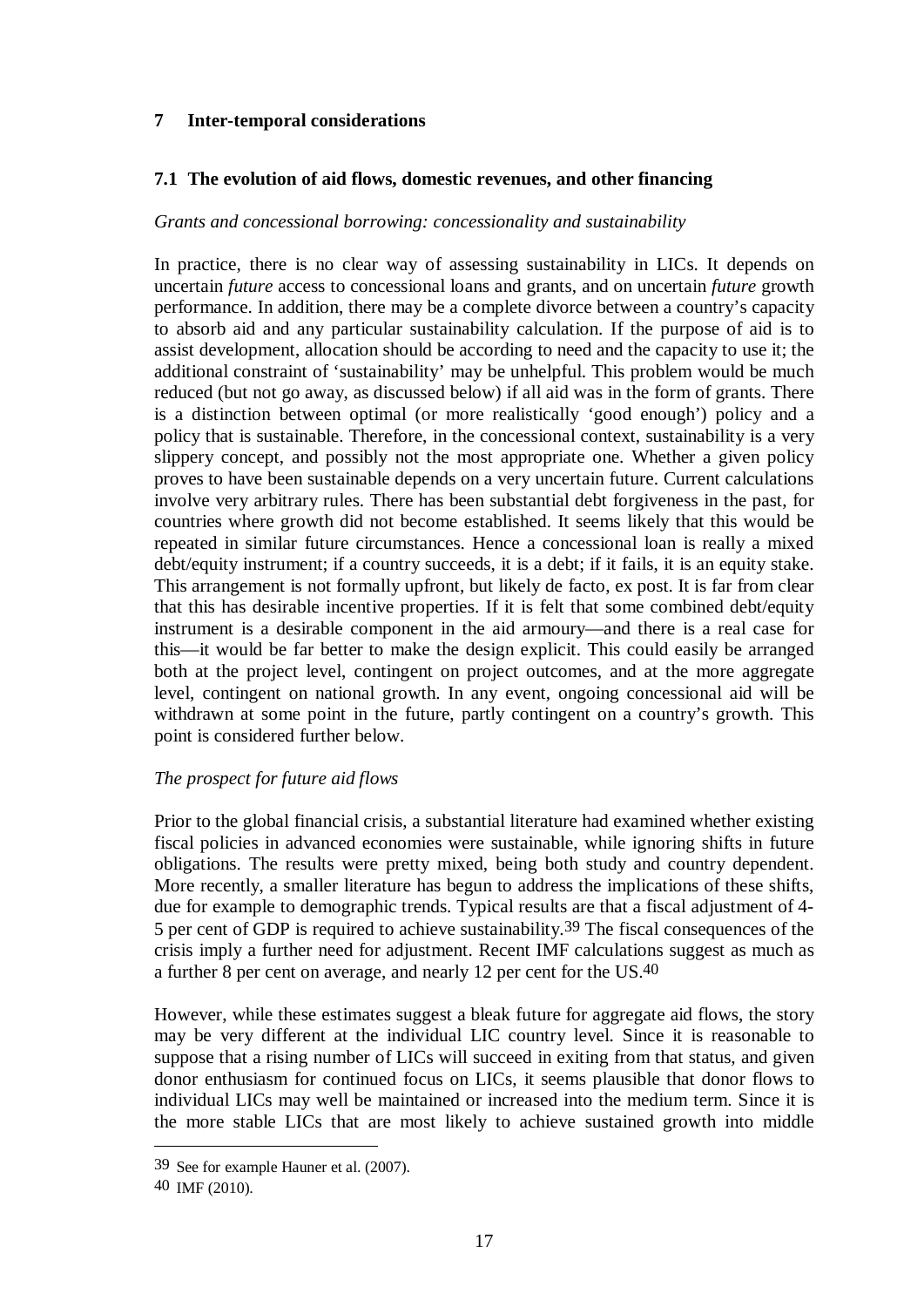income status, the remaining ones will probably contain a rising proportion of fragile states. As noted earlier, these would also be the target group if aid design switched increasingly to a focus on poor people per se.

### *Revenue issues*

 $\overline{a}$ 

Taxes are distortionary, and impose deadweight losses, so that the marginal cost of a dollar of public funds (MCF) is typically greater (possibly much greater) than US\$1. Since most tax systems are fairly arbitrary, having been driven by convoluted histories of *Realpolitik*, the MCF may differ markedly between different taxes. However, on average the MCF will rise as the total revenue share increases. (The public finance 'rule of thumb' is that the deadweight burden rises with the square of the tax rate.)

It is commonly accepted that it is more difficult to raise revenue in LICs. This reflects a number of factors, including among others; an informal sector that may account for 40 per cent of GDP on average; weak and often corrupt tax administrations; and habits of non-compliance.

This difficulty could have one or both of two consequences. First, it could lead to governments being smaller relative to GDP in poorer countries than in rich ones. Second, it could lead to there being higher deadweight losses from tax distortions in poorer countries. The first consequence certainly holds in practice. It is quite important to get some idea of whether the second does also. If it does, more stringent benefit-cost requirements would be required for tax-financed expenditures in LICs. The balance of advantage between borrowing and tax-financing of public investment might also shift.

Two pieces of evidence suggest that this second consequence may not hold. The first comes from efforts to estimate so-called 'tax effort', the other from direct attempts to estimate MCFs.

As already noted, on average the ratio of tax revenue to GDP rises with per capita income for low-income countries, a figure of 14 per cent would be typical, whereas a comparable high-income figure would be 36 per cent (middle-income countries mainly fall in between).

In principle, this marked difference in performance could be due either to lower tax capacity in less developed countries, or to lower tax effort. Empirical attempts to measure these suggest that median tax effort is rather similar in each group, at around 80 per cent, so the difference lies in capacity.41 Hence, somewhat speculatively, tax capacity in LICs might average something like 17 per cent—18 per cent of GDP. A country with a ratio below, say, 15 per cent has scope materially to raise it.

The second piece of evidence relates to estimates of the MCF, and suggests that there need be no presumption that the MCF is systematically higher in LICs. Estimating the MCF is complicated; it is a classic second best problem and it needs a general equilibrium approach. However CGEs are now available for most countries. Until recently, most estimates have been for advanced economies, but now more attention is

<sup>41</sup> Pessino and Fenochietto (2010). These types of calculation must be regarded with some scepticism, but they are not wholly devoid of information.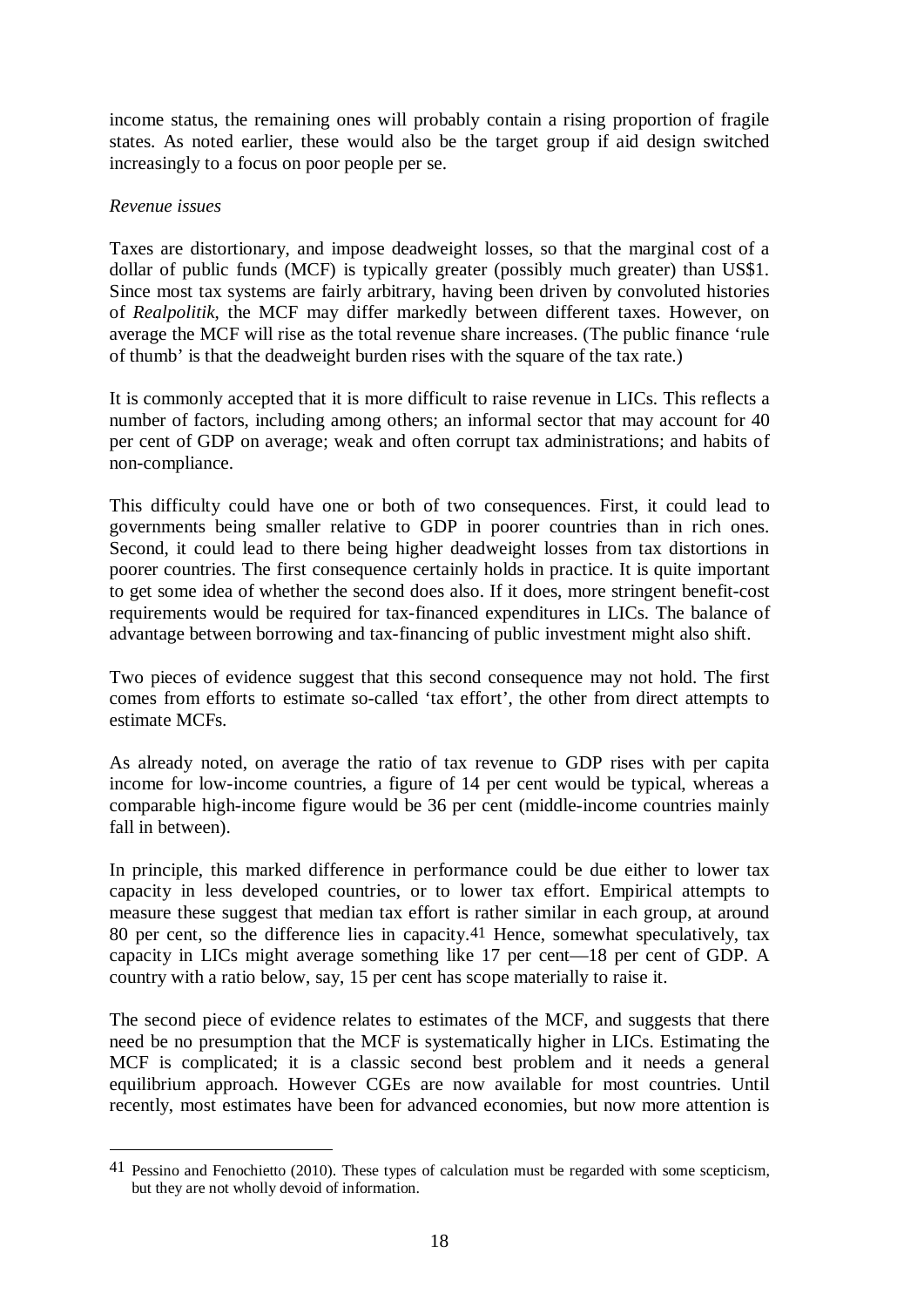being devoted to developing countries. Recent estimates for SSA countries<sup>42</sup> suggest that the MCF might average about 1.2, which is not out of line with estimates for advanced economies.

The implication is that SSA countries have lived within their means, at least as regards use of the tax system to finance expenditure. They appear to have restricted their taxraising efforts in line with their lower tax-raising capabilities. This is in line with the inference from the tax effort studies.

#### *Other sources of financing*

### *Domestic borrowing*

A country at the IMF's 'safe' upper bound for domestic debt/GDP of 15 per cent, with a target for real growth of 7 per cent, and a target for inflation of 5 per cent, could in consequence cover a domestic deficit of 1.8 per cent43 plus say an additional 0.7 per cent from seigniorage, or 2.5 per cent of GDP in all. This could be bigger if the growth rate rose as a result of public investment, provided the borrowing was used to increase this, and provided the funds were efficiently deployed.

A major concern about domestic non-monetary financing of the deficit is that it may drive up interest rates and crowd out private investment. There is very little empirical work on this relation for LICs. Other work does suggest a fairly weak positive relation, except where financial depth is low, when it becomes much more powerful. Hence international evidence provides little guidance, but some cause for caution.

A lack of financial depth, and of integration with the rest of the financial world, is generally a disadvantage, though paradoxically the latter feature may have helped insulate LICs from the worst ravages of the global financial crisis. In more normal times, the lack of depth causes a number of problems, including difficulties for the government and central bank in smoothing fiscal and foreign exchange fluctuations; for both public and private sectors in obtaining domestic credit in ways that do not interfere with each other; and in yielding a lack of instruments over which non-bank domestic financial institutions can diversify their asset portfolios. It also renders monetary policy much more difficult. In the latter context, some of the energy which has been devoted to enabling the adoption of relatively advanced techniques such as inflation targeting might have been better devoted to trying to accelerate financial deepening.

### *External borrowing*

Non-concessional external borrowing has rapidly shifted onto the agenda for many LICs, as a consequence of several factors. These include extensive debt relief, improved macroeconomic performance, a relaxation of traditional donors' rules on mixed financing, and the emergence of non-traditional partnerships. In addition, there is the sheer scale of the infrastructure deficit, and the perceived need and potential feasibility of financing this from non-concessional sources.

1

<sup>42</sup> Auriol and Warlters (2012).

<sup>43</sup>  $0.15 \times (0.07 + 0.5) = 0.018$ .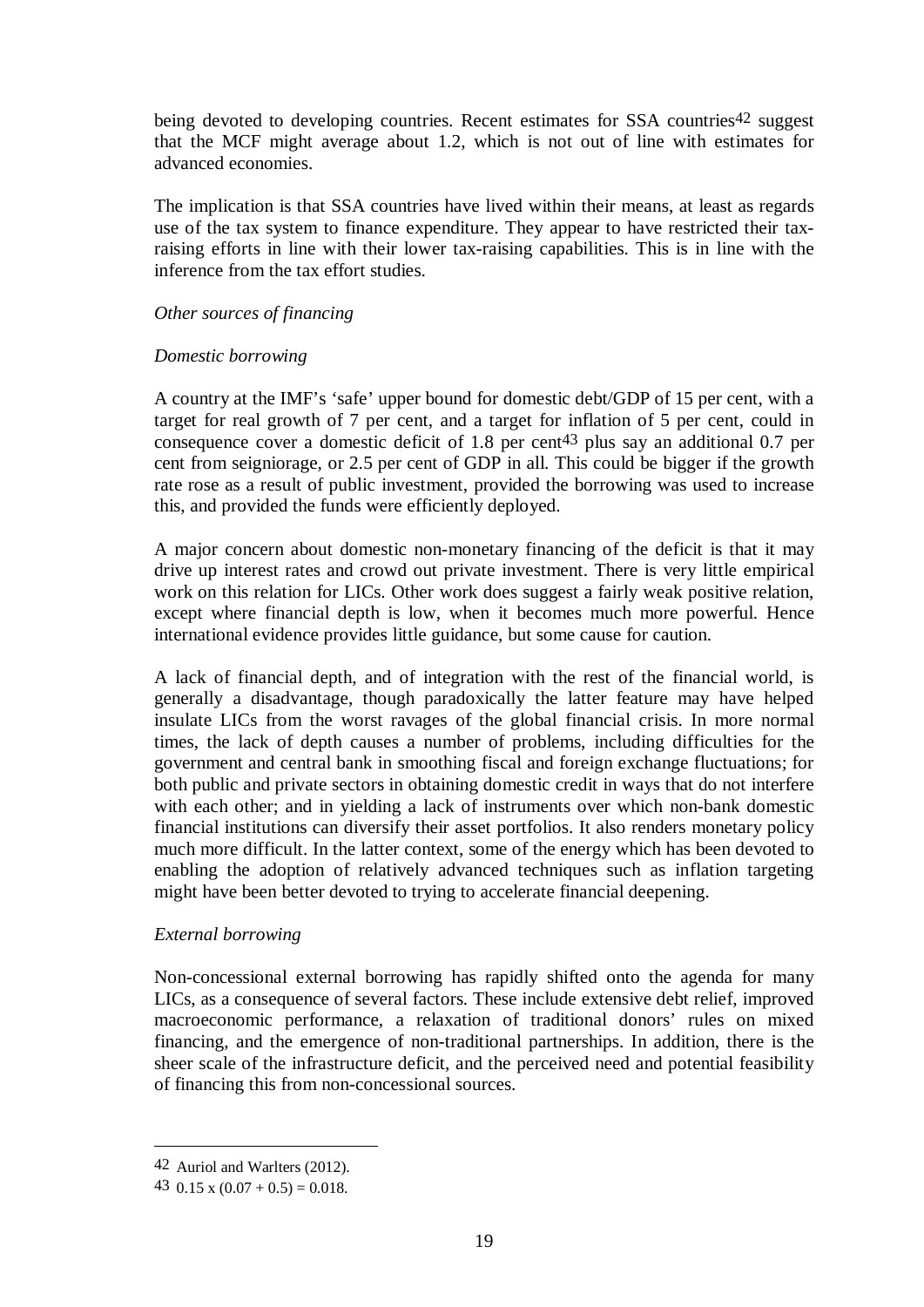The picture is fairly confusing, with a heterogeneous array of new financing arrangements, many of which are semi-concessional; that is, they are more costly than the type of concessionality available under, for example, IDA, but appear to be substantially cheaper than conventional access to the financial markets. However, the true cost can be very hard to assess, since unfamiliar features are sometimes involved, such as currency swaps. There are also a variety of public-private partnerships, whose true cost can again be difficult to assess.44

There is also access to financial markets, for example via sovereign bond issues. So far, only a few SSA countries have gone down this route, and (excluding the Republic of South Africa) have paid around 9 per cent per annum on average. To put this figure in perspective, recent media discussions of the Eurozone crisis have repeatedly used 7 per cent as a signal that sovereign debt has become—or will shortly become unsustainable. For the LICs, one difficulty has been how to assess the likely cost of borrowing for the first time, when a country does not already have a sovereign credit rating. Recent empirical work appears to capture existing ratings pretty well, so offers a means for making this assessment prior to such a rating.45 However, the likely current cost, coupled with the earlier strictures concerning changes in the future sovereign financing climate, make this a route to be treated with extreme caution.

There are two separate issues here. One is that a country may pay a higher rate than is really justified, because it is unable to guarantee its political *bona fides,* so that a higher premium is demanded than is justified by the objective circumstances. The second is that 100 per cent debt financing of uncertain investments is inherently undesirable. With projects that can attract private participation, that may not be an issue; but with others, it will be. It would be desirable, following the earlier discussion of mixed debt-equity instruments, for donors to consider this type of device, for example for infrastructure support.

### *The primary budget balance*

Revenues, expenditures, deficits, and debt are tied together by the primary budget balance—revenue minus expenditure exclusive of interest payments. In the absence of debt repudiation or debt forgiveness, all government budgets must satisfy the intertemporal budget constraint, which states that the present discounted value of primary surpluses must be no less than the initial value of the debt. This could involve consideration of infinitely many paths that would satisfy the constraint, so some simplification is in order.

Consider the simplest story; suppose the growth rate (*g*) and the interest rate *(r)* are constant, and that the initial debt to GDP ratio is *d*. Let the ratio of the primary surplus to GDP be *s.* Then to stabilize the debt ratio, it would be necessary to maintain the surplus ratio at:

<sup>44</sup> These arrangements include, for example, loans specifically tied to mineral exploitation, which often involve some package of ancillary developments (for example, for transport or power infrastructure, or for downstream activities) as well as the supply of materials, labour, and expertise. The loan component may look cheap, but it may be difficult to assess the relative cost of the bundle as a whole. This is exacerbated when the loans and repayments are separated into different components, denominated in different currencies.

<sup>45</sup> Gueye and Sy (2010).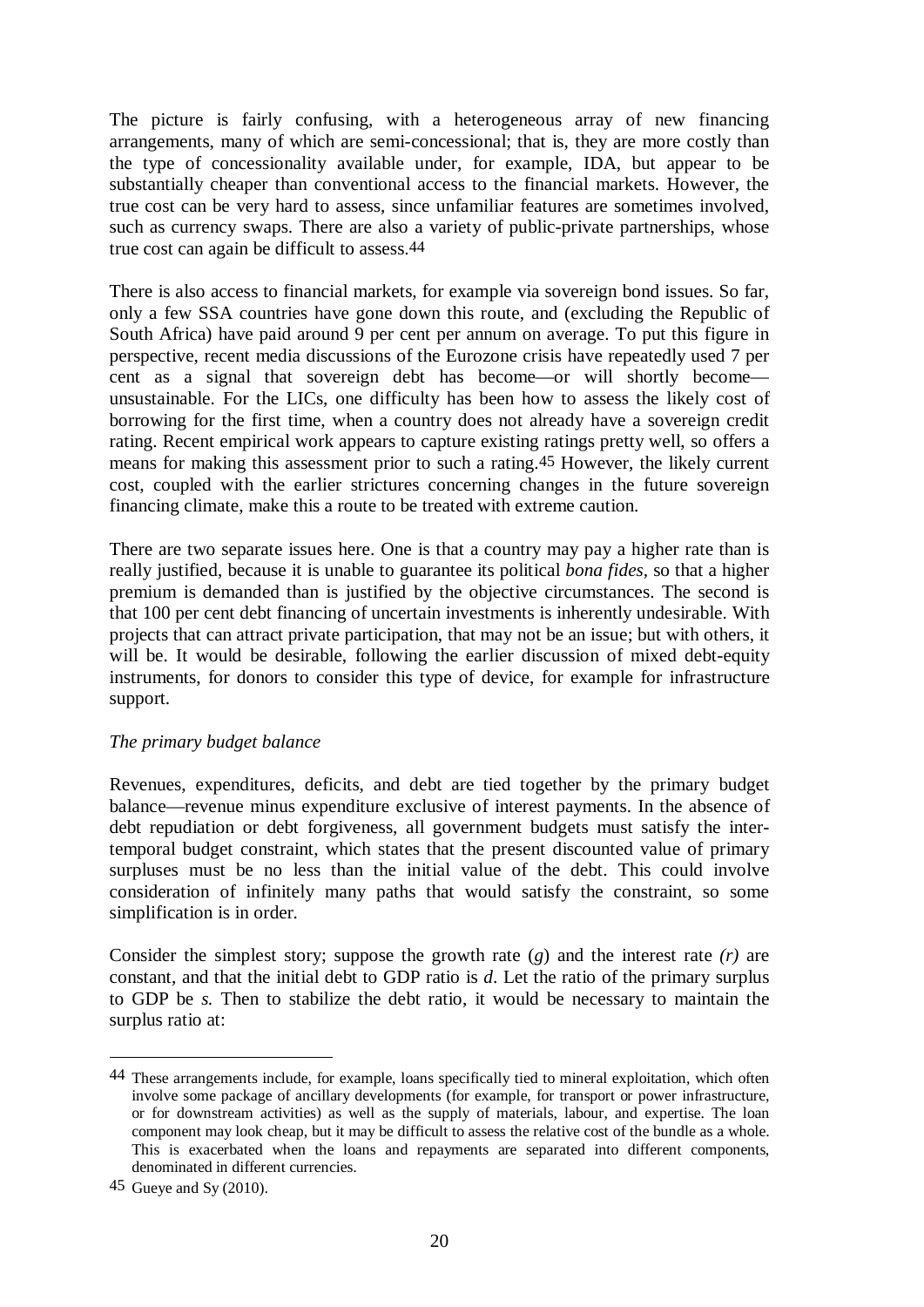$$
s=(r-g) d
$$

To lower the debt ratio at 100x per cent per annum, it would be necessary to set the surplus ratio at:

$$
s = (r + x - g) d
$$

which would fall over time, as the debt ratio fell.

If the government wishes to maintain the existing debt ratio, or has a target path for it; has a (realistic) target for growth; and is constrained in its revenue capability, and in the interest rates it is likely to face: then the path of government expenditure is determined. Of course, these values are jointly determined, so if this path was not acceptable something else (the debt target?) would have to give. This relaxation might be chosen as a temporary deviation to accommodate shocks, but it should not routinely happen in the absence of shocks, unless there is some change in fundamentals that makes revision of the debt target acceptable.

#### *What should be the target or target path?*

Targets have been quite popular. Some examples include the Maastricht criteria of the European Union, under which the fiscal deficit should not exceed 3 per cent of GDP, and public debt should not exceed 60 per cent of GDP. As previously noted, in its analysis of 'fiscal exit' from the high public indebtedness caused by the global crisis, the IMF uses two different targets for the debt to GDP ratio, 60 per cent for advanced economies, and 40 per cent for emerging economies.

The case of LICs is more complicated, for at least two reasons. First, they are usually in receipt of concessional loans, with very low interest rates. The convention is to use a market interest rate to compute the net present value of these debts (NPV), which is well below their nominal value. The difference is the 'grant element' of the loan. Second, they vary substantially in their past records, and it is believed that countries who are 'strong performers' can safely carry higher debt and deficit ratios. The IMF and World Bank carry out debt sustainability analyses using indicative thresholds for both debt and debt service. For example, for a strong performer, these are that the NPV of debt should be less than 50 per cent of GDP, 200 per cent of exports, and 300 per cent of budget revenue. As regards debt service, this should be less than 25 per cent of exports, and 35 per cent of budget revenue.

For a typical LIC, with exports around 25 per cent of GDP, and revenue 17 per cent of GDP, then the components in each set of thresholds are very similar, but the first set is much more likely to bind. Many countries have gone a step further and adopted various numerical fiscal rules. A fairly comprehensive illustration, suggested to Tanzania informally through an IMF working paper, though not adopted (because the authorities then had less formal but more stringent policy restrictions in mind), had a primary medium term 'anchor' and three benchmarks.46 The anchor was a limit on the debt ratio of 40 per cent. The benchmarks each applied annual limits: net domestic financing to be

<u>.</u>

<sup>46</sup> Kim and Saito (2009).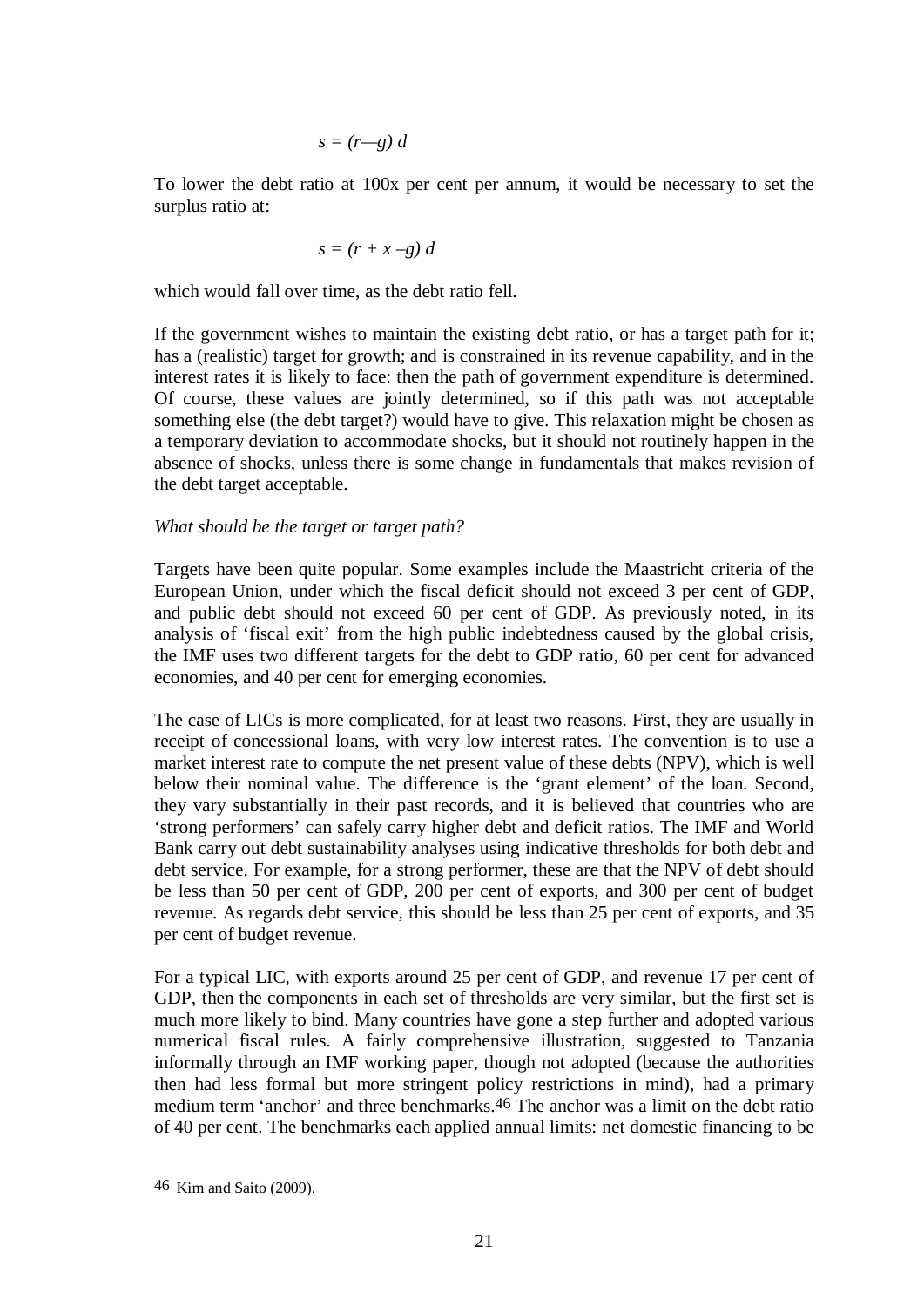less than 2.5 per cent of GDP; non-concessional external borrowing to be less than 2.5 per cent of GDP; the change in the ratio of government spending to GDP to be less than 3 per cent per annum.

However, there are (at least) two problems in constructing rules, depending on their rationale. One rationale is to provide relatively automatic control of fiscal policy. However, fiscal policy has to respond to various contingencies. If the rules are kept relatively simple, they do not handle all contingencies well. In attempting to construct more flexible rules, they rapidly become too complex to be operational. A second rationale is to prevent irresponsible fiscal behaviour. However, if there is political commitment to fiscal responsibility at the highest level, rules are probably unnecessary; and if there is not, rules are unlikely to be successful.

In consequence, it may be better to think in terms of fiscal indicators and target bounds, rather than rules. There are two advantages to adopting a regime of indicators, rather than of rules. The first is that it is easier to be flexible, when appropriate, and temporarily miss an indicator, without either having to break a rule, or to behave inflexibly even when there is a case for relaxation. However, it is important to allow this flexibility only with justification. A model that might be adopted is along the lines of UK Monetary Policy, where the Governor of the Bank of England has to write to the Chancellor of the Exchequer, to explain why the inflation target was missed, if it was missed by a material amount.

The second advantage is that it is possible to track a wide variety of indicators, if they are all thought relevant to the good conduct of policy, whereas it is impractical to have too many moving parts in a rule-based system. More generally, having a range of clearly articulated indicators, together with the rationale for these, is likely to be conducive to a more informed debate about policy design and performance.

Discussion on the proper way to assess fiscal strategy remains very open. The Fund's interpretation of fiscal space has become increasingly focused on safe debt limits.47 There are a number of more nuanced approaches in the literature, and this remains an active area of research. In particular, there is much discussion of fiscal rules both as commitment devices and as helpful indicators.48

## **7.2 Discounting**

There is a fairly wide consensus amongst economists that the discount rate should be expressed as the so-called Ramsey equation,  $r = \rho + \eta g$ , where *r* is the consumption rate of interest, used for discounting consumption equivalents at different dates,  $\rho$  is the rate of pure time preference or impatience, *g* is the growth rate of per capita consumption (driven by investment productivity), and  $\eta$  depends on how rapidly the satisfaction provided by an extra dollar of consumption declines as consumption increases.

<sup>47</sup> Ostry et al. (2010).

<sup>48</sup> See, for instance, Buiter (2004).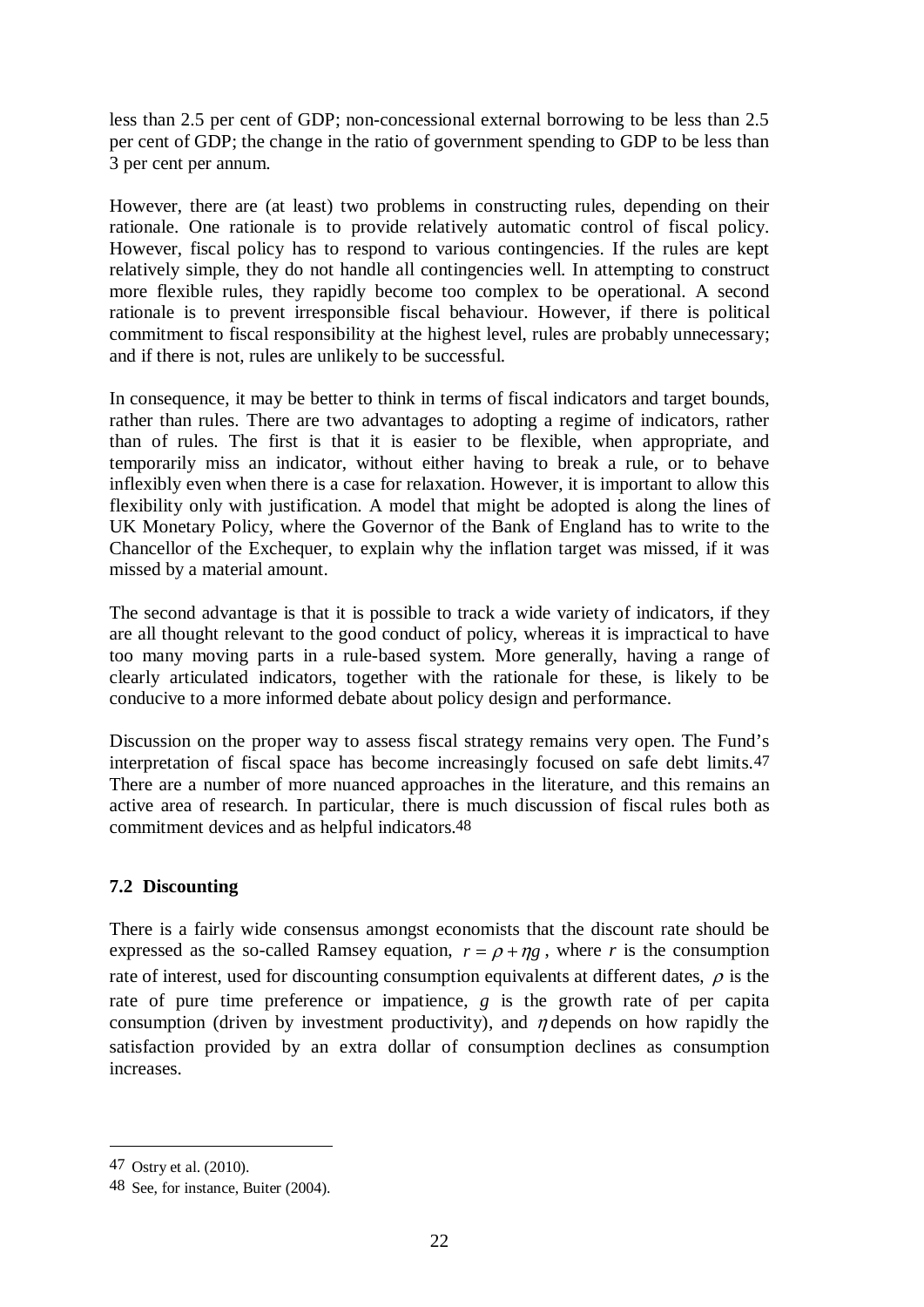Unfortunately, there is wide disagreement about the values to be assigned to these parameters. For example, in the climate debate, Stern (2007) had  $\rho = 0.1\%$ ,  $\eta = 1$ ,  $g =$ 1.3%, *so r* = 1.4%, while Nordhaus (2007) had  $\rho = 1.5\%$ ,  $\eta = 2$ ,  $g = 2\%$ , *so r* = 5.5%. With no great differences in the *scientific* modelling, Stern advocated large immediate action, Nordhaus a slow start, followed by very gradual 'ramping up' over the next century. In addition, with uncertainty, there are powerful arguments that the discount rate should fall over longer horizons, rather than being assumed to be stationary.49

The situation is even more complicated in low-income countries. They are capital constrained, with relatively high rates of return in some sectors (often including a substantial risk premium if financed by private foreign investors). They also have access to highly concessional finance. However this is usually sector specific, is constrained in volume, and is of finite, and usually unknown, duration. Hence there is very wide range of different interest rates, all of which may be relevant to the discounting issue. As previously noted, the marginal cost of public funds from taxation is also likely to be non-stationary. Given the large shifts in so many economic variables that may be expected in the future, it may be necessary to shift between alternative sources of financing, even within a particular type of project, with consequential, but uncertain changes in the appropriate discount rate. All this provides a real challenge in determining inter-temporal trade-offs. As very often proves to be the case, analysis of economic choices in LICs is *more* not *less* complicated than for more advanced economies. Establishing an appropriate procedure for these countries remains not a work in progress, but a work yet to be undertaken.

## **7.3 Expenditure criteria**

<u>.</u>

Technical criteria for public expenditure are quite complex enough even for advanced economies. However, as an illustration of the preceding conclusion, they are substantially more so for LICs, for whom government faces a wide variety of different interest rates. These arise from concessional borrowing, non-concessional domestic borrowing, and non-concessional external borrowing. Furthermore, circumstances are much more prone to change, due to structural change associated with successful development, the potential but uncertain withdrawal of concessional finance, and higher volatility. This makes rational inter-temporal choice much more difficult. The remainder of this section focuses on two complications arising from concessional financing of current expenditures and the limited appropriability of returns to public capital.

## *Concessional financing of current expenditures*

Concessional aid will be withdrawn at some point in the future, partly contingent on a country's growth. To accommodate this, some combination of three changes will be required. The first is an increase in the domestic revenue ratio. The second is a reduction in the government expenditure ratio. The third is a shift between low-cost concessional borrowing and higher cost external or domestic borrowing. However, the

<sup>49</sup> There are a number of these arguments, but the central one can be illustrated as follows. Suppose we are uncertain whether to discount the future at a high or low rate. At the high rate, the weight we attach to an event in the distant future is very small, whereas at the low rate, it is quite high. Whatever averaging procedure we adopt, the high weight will dominate over the low one. Hence the low discount rate becomes dominant over very long horizons.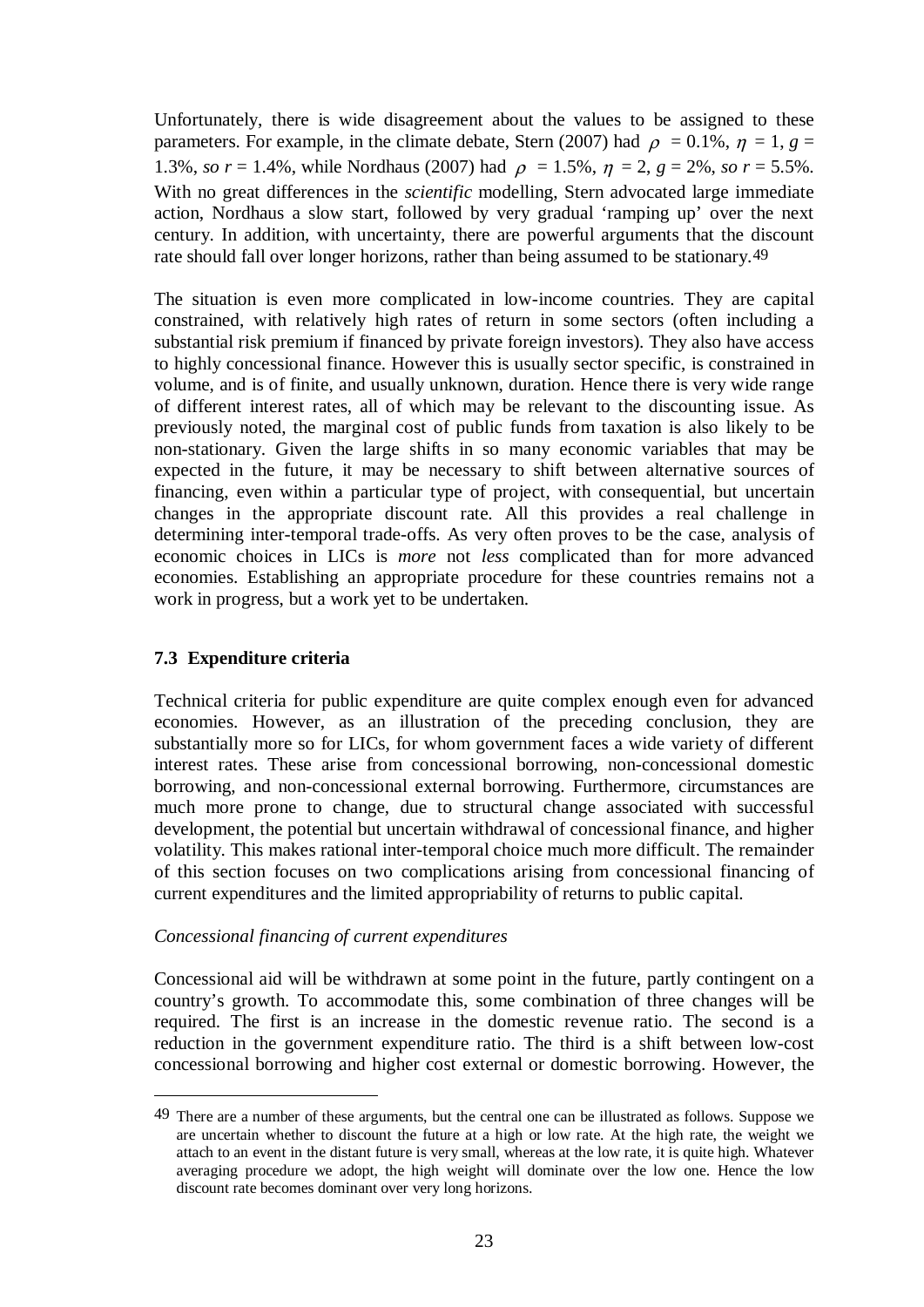last type of substitution may not be possible: a reduction in concessional finance may require a complementary *reduction* in non-concessional finance to be compatible with a given primary surplus ratio.

Consider a grant-financed recurrent expenditure increase. The concern about this expansion in recurrent spending, even when grant financed, is that the grant will diminish or disappear at some future date, but that it will prove difficult or impossible to reduce the expenditure that has been induced. This requires an 'exit option' from the increased aid. Suppose that the additional expenditure is *e* and will produce benefits of *b.* If the arrangement were indefinite, the recipient should accept provided  $b > 0$ , even if  $b < e$ .

Now suppose that the grant is expected to disappear in year *T*, that the expenditure will have to be maintained thereafter, and financed by domestic tax with an MCF of  $(I + \theta)$ . Then it may be appropriate to 'look a gift horse in the mouth'; the government should only accept the initial grant if:

$$
b > e(1+\theta)e^{-rT}
$$

There would be similar, but more severe problems if the expenditure were financed by concessional borrowing.

### *Public investment criteria*

A large and rapid expansion of public investment is very risky. The estimates noted earlier suggest that in developing countries it has taken well over US\$2 of investment to install US\$1 of public capital. Much more coherent procedures for appraisal, selection, implementation, and evaluation will be needed if a future expansion is not to be very wasteful. However, these skills have atrophied, even within the World Bank. It also needs consistent treatment of different sorts of payoff. One important distinction is between projects which have benefits appropriable by government; those whose benefits are not appropriable by government, but where these benefits accrue as monetary income to the private sector; and those whose benefits accrue as non-monetary income to the private sector. For plausible scenarios, it turns out that the key distinction is between the first case and the other two, which both require a more stringent benefitcost test.

Hence the distinction often made between 'developmental' and 'financial' returns is second order to public investment decisions; appropriability is the central issue, reflecting the underlying financing (and repayment) concerns.

### **8 Conclusions**

During volatile times, there is a temptation to focus on the short-term. However, it is then even more important to maintain a longish perspective. In many cases, current choices cast very long shadows, and the interval required to execute institutional and infrastructure investments may be very extended. Given the uncertainties of economic life, forecasting even a short way ahead is fraught with difficulty, and over longer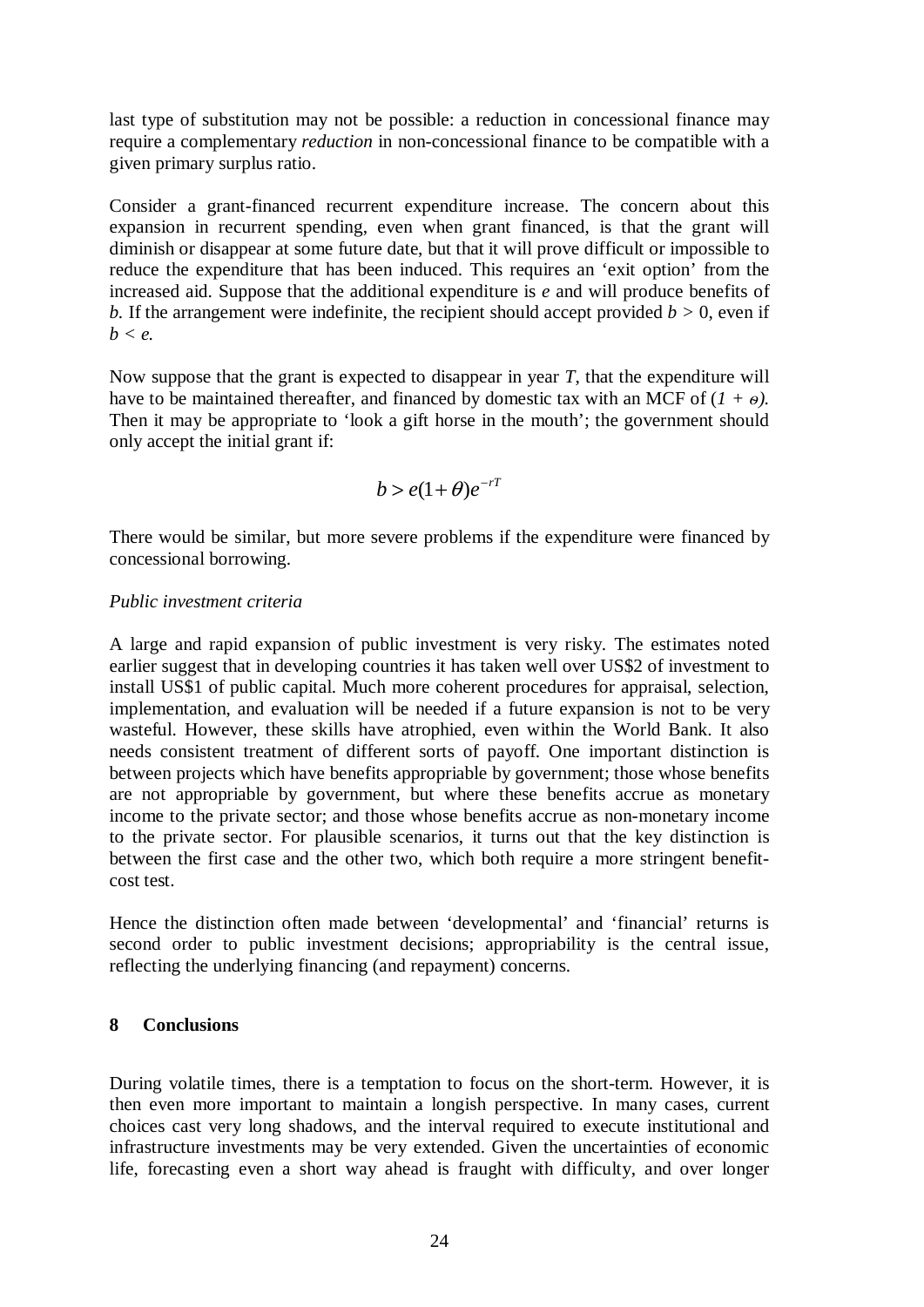horizons it is infeasible. In consequence, it is necessary to find other ways of projecting future scenarios, perhaps more of an art than a science; obviously, this has to be rolling process, as old projections become falsified either by inadequacies in their design, or because of unanticipated changes in circumstances. Unfortunately, LICs have both more volatility in the short-run, and face larger changes in the long-run, while also having fewer analytic resources with which to address these. Some of these issues are country specific, but many are systemic. Hence there are two related agendas. One is for the country authorities themselves, the other for the economic community more generally, not least for economists in the IFIs, the donors, and the academic community. Since these agendas overlap, no attempt is made here to separate them, though areas in which donors should lead these efforts are indicated. A list—though doubtless not exhaustive—of items that should be included follows:

- Country-specific versions of adjusted net savings should be constructed, taking environmental degradation as well as mineral depletion into account. This needs to be done for both private and public sectors. Over the long-run, a country can only grow proportionately to its wealth, and public and private sectors' net worth must also be commensurate with their relative role in the economy. Countries will need assistance in undertaking these exercises.
- The preceding work would also provide an input into efforts to decide how best to mitigate and adapt to environmental degradation: this includes, but is by no means restricted to, the impact of climate change.
- There needs to be a systematic appraisal of the main shape of economic transformation implied by a country's growth targets, and what that implies for government actions. One method of initiating this is discussed in the text. Given the incompleteness of geological surveys, notably in SSA, and the rapid current discovery of mineral resources, these will also have to be factored in for many countries.
- Similarly, a view needs to be developed of the relative size and scope of government relative to the economy, as the economy grows. This involves projections, relative to GDP, of domestic revenue, and of the main components of public expenditure. The mineral resource point applies here as well.
- A closely related exercise involves developing a target path for both internal and external debt. This will require use of projections, but also an exercise of judgement. Current procedures for debt sustainability analysis, as underwritten by the World Bank and the IMF, are very inadequate, and a major effort to improve these is required.
- A complement to these exercises is that much more work needs to be done on the asymmetry issue. What are the costs of excessive prudence, and what are the costs of excessive optimism in fiscal matters? How should this inform public choices? These are systemic issues, and beyond the capacity of LICs to address in more than a very partial way, but something that donors could examine on a co-ordinated basis.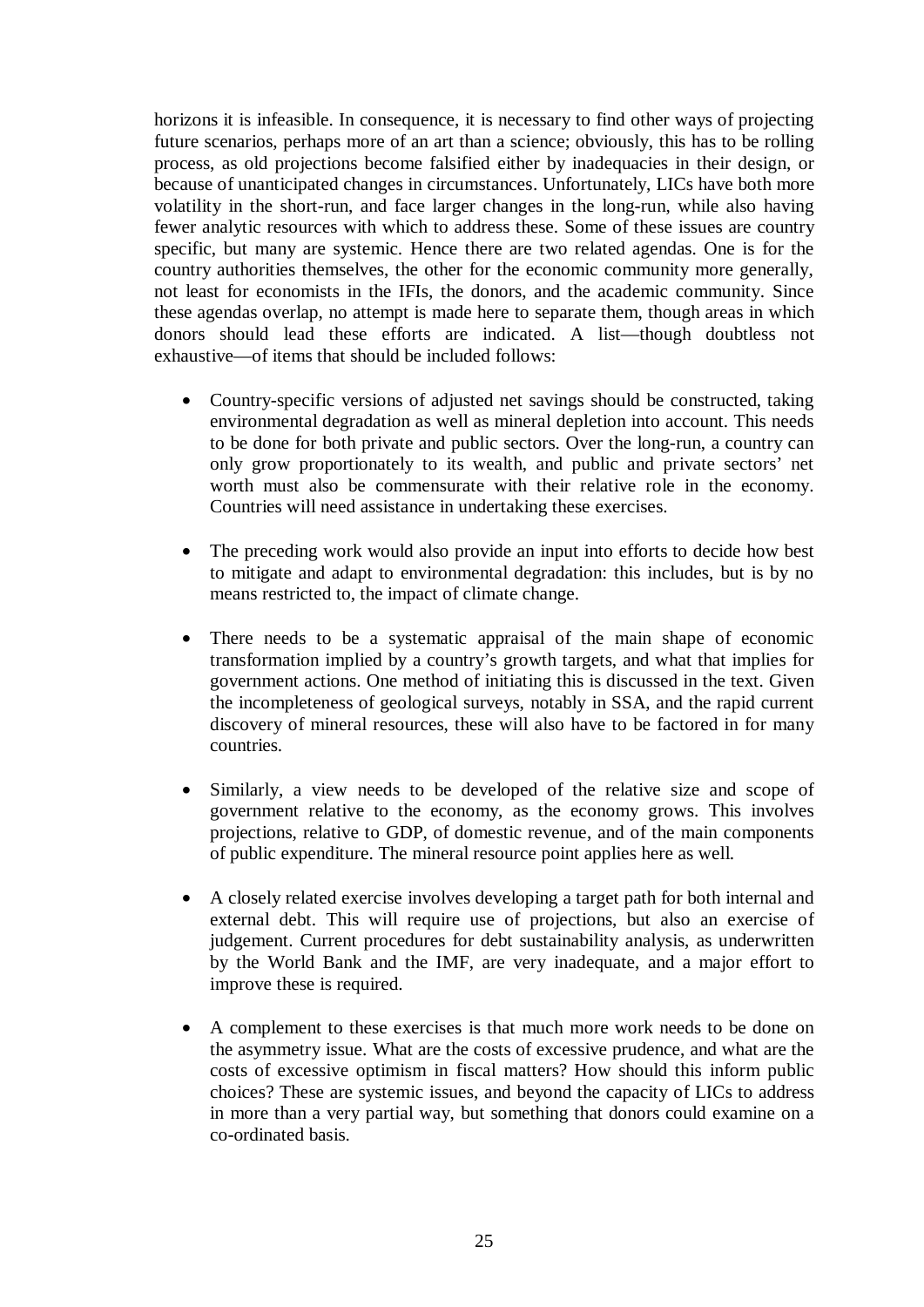- Much effort has been put into attempts at tax reform; while these should continue, there also needs to be systematic study of the costs of the existing imperfect system, not least in what it implies for the marginal cost of public funds. The international community has been too prepared to subscribe to a very uniform view of tax design, based largely on models that are particularly inappropriate to countries with inadequate tax administrations and large informal sectors. A more focused study of tax design in LICs is needed.
- Serious attention needs to be given to resuscitating cost benefit analytic capacity, as well as to modalities for improving other elements in the public investment process. CBA fell into disrepute following its high popularity with the IFIs and donors in the 1970s and 1980s. However, very poor performance of many public investment programmes since then demonstrates that existing procedures are grossly inadequate. The capability to conduct competent CBA has atrophied both in the World Bank and in the donor community more generally, and a concerted effort is required to rebuild this competence. This is a matter on which donors need to provide a lead.
- The problem of how to handle the discounting issue, given the very wide range of relevant interest rates faced by LIC governments, has been very little explored and requires real attention. Again this requires concerted attention by donors.
- Expenditure criteria need to reflect a menu of costs and pattern of returns, given the financing options. While growth is not the only criterion, the likely growth trade-offs from higher taxes, increased debt, and deficient infrastructure is a good place to start. Yet again, this is an area in which donors could make a concerted effort to fund methodological improvements.
- Many SSA countries have a profound infrastructure deficit, which is likely to be deleterious to growth if they do not begin to address it soon; but if they do, this poses severe financing problems. Much work is needed to explore these tradeoffs. One potentially very productive avenue would be for donors either to create mixed debt-equity financing instruments for infrastructure finance as part of the aid programme, or to find ways of supplementing private financial arrangements with a view to constructing a composite which mimics the same features.
- In many cases, these investments are likely to have severe ongoing consequences for the future recurrent budget, reflecting operations and maintenance expenditures, financing costs, and limited appropriability of the project returns.50 This should have implications both for donor technical assistance and for the design of budget support.

<sup>50</sup> Limited appropriability means that, while the project may have high economic returns, these accrue largely to the private sector, and cannot be recovered by government through user charges and the like. Hence, even though the project may have a high social return, it may impose ongoing budgetary costs that need to be financed.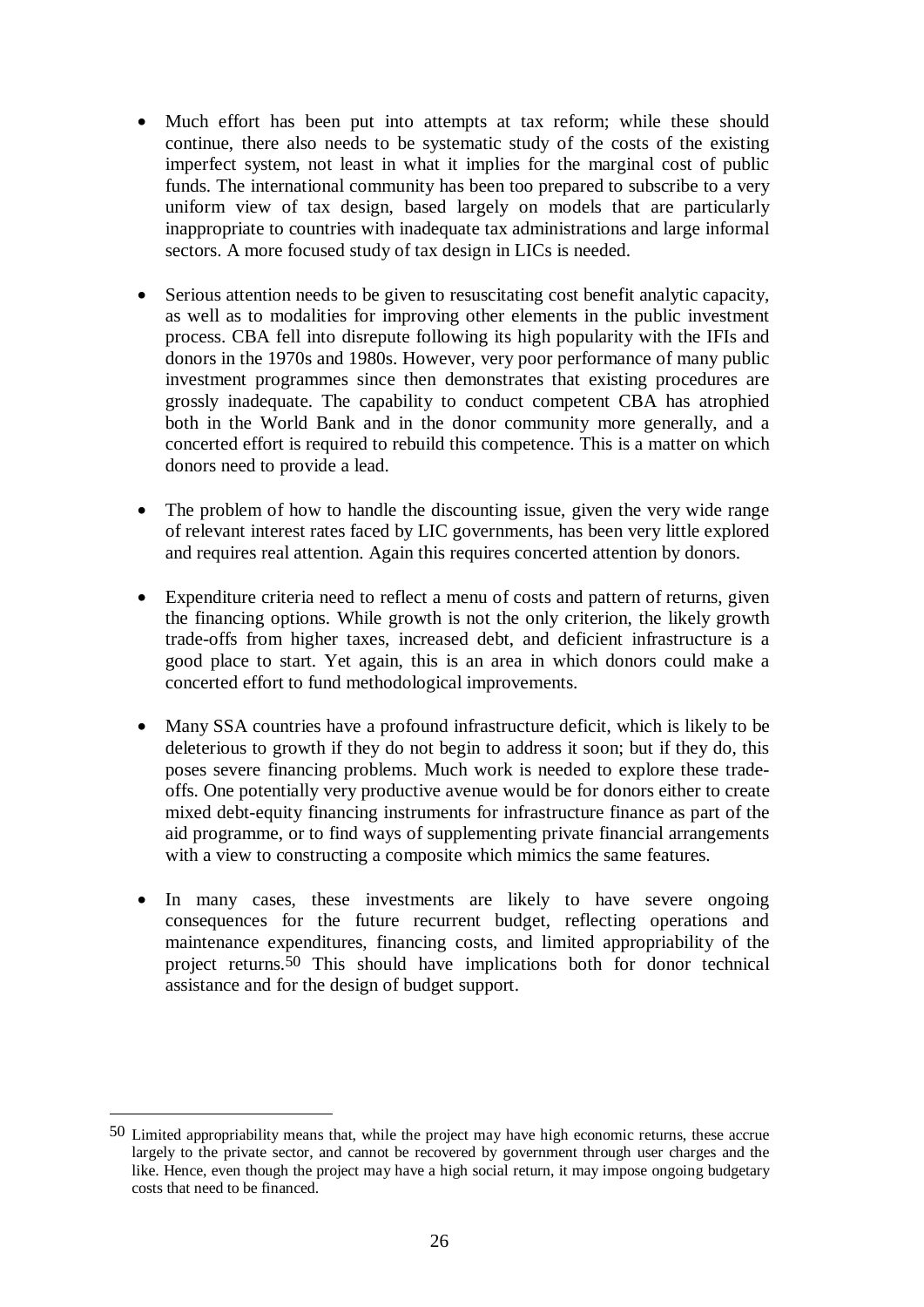#### **References**

- Adam, C., and D. Bevan (2005). 'Fiscal Deficits and Growth in Developing Countries'. *Journal of Public Economics*, 89: 571-97.
- Alcamo, J., M. Florke, and M. Marker (2007). 'Future Long-term Changes in Global Water Resources Driven by Socio-economic and Climate Changes'. *Hydrological Sciences Journal*, 52: 247-75.
- Arndt, C., and C. Friis Bach (2011). 'Foreign Assistance in a Climate-Constrained World'. Working Paper 2011-66. Helsinki: UNU-WIDER.
- Arndt, C., and J. Thurlow (2011). Presentation at joint UNU-WIDER and Central Institute of Economic Management (Vietnam) workshop on 'Implications of Climate Change for Economic Growth and Development in Vietnam'. CIEM, Vietnam, July.
- Auriol, E., and M. Warlters (2012). 'The Marginal Cost of Public Funds and Tax Reform in Africa'. *Journal of Development Economics*, 97: 58-72.
- Barro, R. (1990). 'Government Spending in a Simple Model of Endogenous Growth'. *Journal of Public Economics*, 98(5): S103-S125.
- Barro, R., and X. Salah-I-Martin (1992). 'Public Finance in Models of Economic Growth'. *Review of Economic Studies*, 59: 645-61.
- Bevan, D., with C. Adam, J. Okidi, and F. Muhumuza (2003). 'Discussion Paper on Economic Growth, Investment and Export Promotion', part of the 2002/03 revision of the Ugandan Poverty Eradication Action Plan, Oxford.
- Bevan, D. (2011). 'The Economic Growth Impacts of Extreme Events'. A Survey Paper Commissioned for the Foresight Project on Global Environmental Migration, UK Government Office for Science.
- Bom, P., and J. Ligthart (2011). 'What Have We Learned From Three Decades of Research on the Productivity of Public Capital?'. Tilburg University.
- Buiter, W. (2004). 'Fiscal Sustainability'. Paper originally presented in Cairo, in 2003.
- Calderon, C. (2008). 'Infrastructure and Growth in Africa'. Working Paper 3, AICD, World Bank.
- Calderon, C., E. Moral-Benito, and L. Serven (2011). 'Is Infrastructure Capital Productive? A Dynamic Heterogeneous Approach'. PRWP 5682, World Bank.
- Chenery, H., S. Robinson, and M. Syrquin (eds) (1986). *Industrialization and Growth: A Comparative Study*. OUP: Oxford.
- Cordella, T., L. Ricci, and M. Ruiz-Arranz (2005). 'Debt Overhang or Debt Irrelevance? Revisiting the Debt-Growth Link'. IMF WP/05/223.
- Dabla-Norris, E., J. Brumby, A. Kyobe, Z. Mills, and C. Papageorgiou (2011). 'Investing in Public Investment: An Index of Public Investment Efficiency'. IMF WP/11/37.
- Foster, V., and C. Briceno-Garmendia (eds) (2010). *Africa's Infrastructure: A Time for Transformation* Washington DC: World Bank.